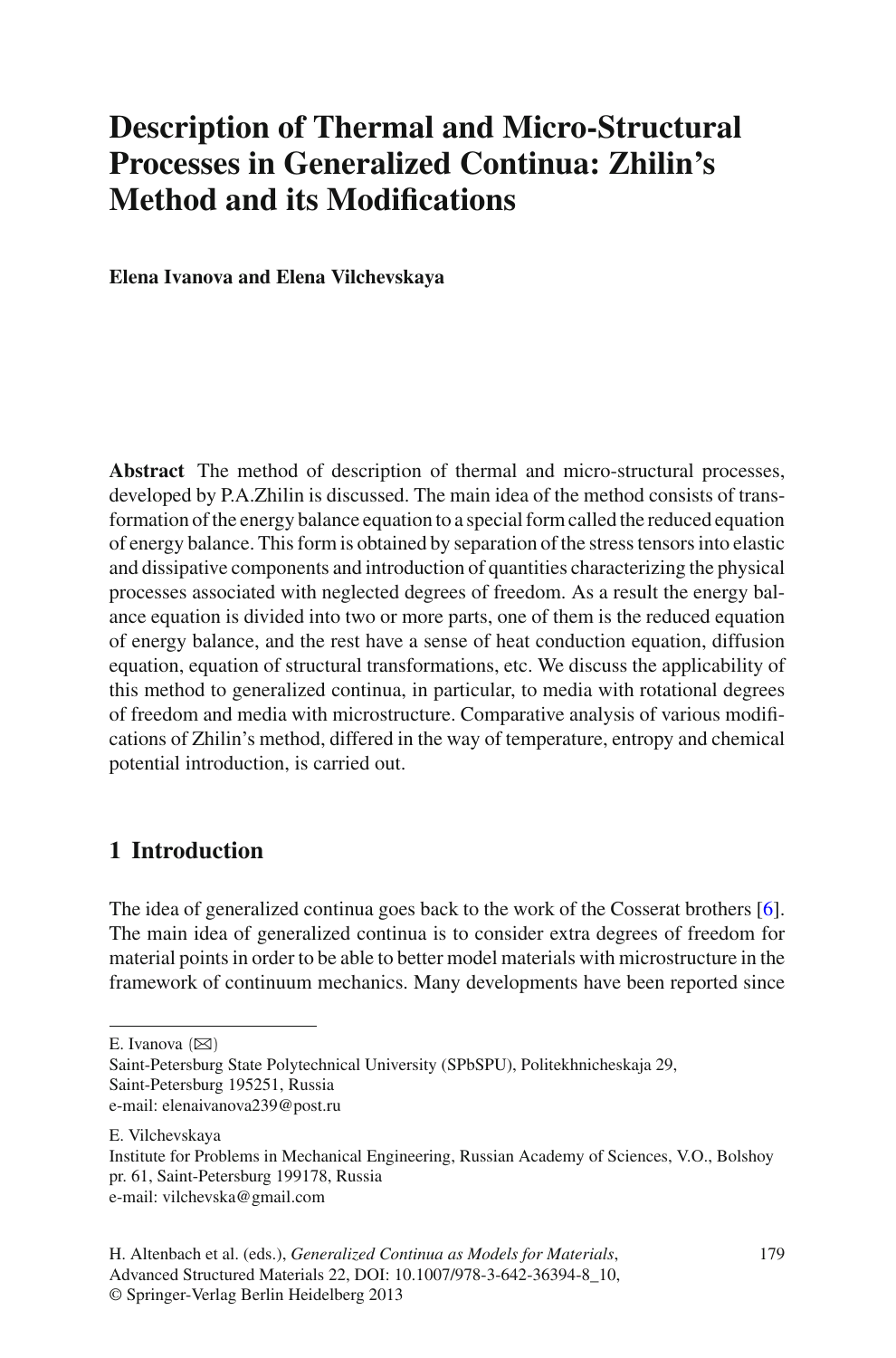the seminal work of the Cosserat brothers (see [\[8](#page-17-1), [13,](#page-17-2) [18](#page-17-3), [25,](#page-17-4) [26](#page-18-0)] and references therein). One of the most fundamental references on the theory of polar media is the paper written by Kafadar and Eringen [\[9,](#page-17-5) [14\]](#page-17-6), where the nonlinear Cosserat medium of a general type is considered. The more recent developments can be seen in [\[4](#page-17-7), [7,](#page-17-8) [10](#page-17-9), [21,](#page-17-10) [24\]](#page-17-11) and references therein. Due to the effort of Eringen and his contemporaries Cosserat's theory appreciably evolved, however, after a time the interest in studying of the Cosserat 3D-continuum began to wane. One of the reasons was that the attempts to determine the additional elastic moduli experimentally were not successful. At the same time the effect of these constants is so small that in fact the Cosserat theory of elasticity does not provide any improvement in comparison with the classical theory of elasticity.

At the beginning of XXI century a new method of describing of various inelastic processes in solids and multicomponent mixtures by means of the Cosserat continuum was proposed by P. A. Zhilin (see original papers  $[1, 30-33]$  $[1, 30-33]$  $[1, 30-33]$  $[1, 30-33]$  and books [\[34,](#page-18-3) [35\]](#page-18-4) based on these papers). One of the key ideas of the method consists in the separation of force and moment stresses into elastic and inelastic (dissipative) components. To describe the inelastic processes associated with phase transitions and structural transformations, plastic flow, dynamics of bulk solids, dynamics of granular media, fragmentation and defragmentation of materials, particle diffusion, chemical reactions, etc. it is important to introduce the additional state variables such as temperature, entropy, chemical potential and particle distribution density. In fact, the introduction of these quantities in continuum mechanics should be considered as an attempt to take into account the microstructural processes at the macro level by means of some integral characteristics. Zhilin's method tolerates various modifications of the definitions of entropy and chemical potential as well as other state variables being quantities that cannot be measured. In this paper we consider different ways of introduction of such quantities and carry out their comparative analysis.

The paper is organized as follows. In Sect. [2,](#page-2-0) in order to describe structure modifications, we introduce the density of particle distribution as an independent characteristic and recall the basic balance equations for the spatial distribution. Following Zhilin [\[32](#page-18-5), [34](#page-18-3)] in Sect. [3](#page-6-0) we rewrite the energy balance equation in a special form called the reduced equation of energy balance. This form is obtained by separation of the stress tensors into elastic and dissipative components and introduction of quantities characterizing the physical processes associated with neglected degrees of freedom. As a result the energy balance equation is divided into two or more parts, one of them is the reduced equation of energy balance, and the rest have a sense of heat conduction equation, equation of structural transformations, etc. Section [4](#page-7-0) aims at comparison of Truesdell's and Zhilin's methods of constitutive equations derivation and provides some constitutive equations for the dissipative part of stress tensors. In Sect. [5](#page-10-0) we discuss in details the different ways of the entropy and chemical potential introduction and compare these approaches in Sect. [6.](#page-16-0)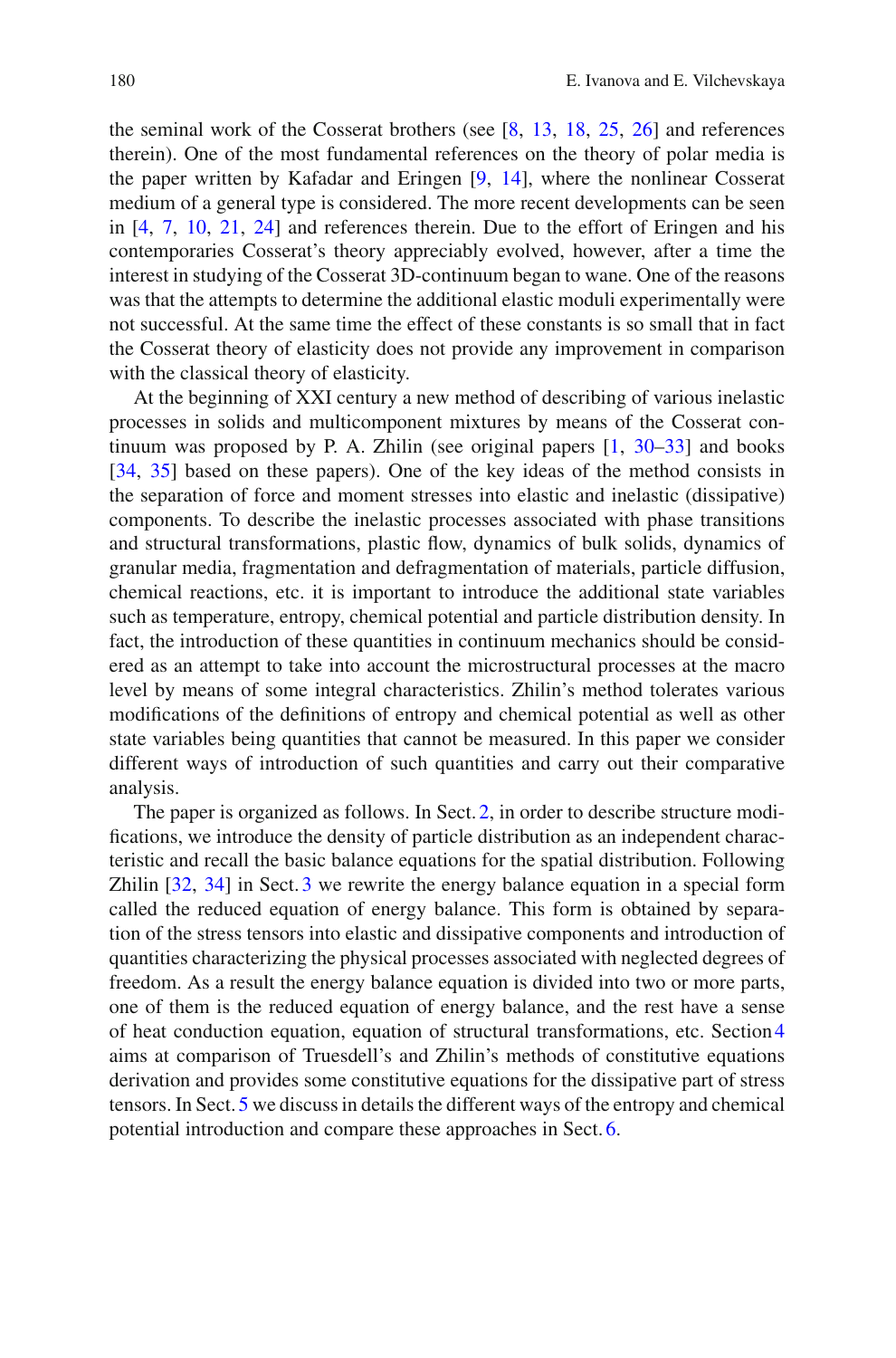# <span id="page-2-0"></span>**2 Balance Equations for Cosserat Continuum with Microstructure**

The majority of the researches were focused on the fact that in a continuum one has to define translations and rotations independently (or in other words, one has to establish force and moment actions as it was done by Euler). Therefore one symmetric stress tensor is not enough to represent the response of the continuum on the external loading. As a result two independent laws of motion appear: the balance of momentum and the balance of angular momentum. Another internal degree of freedom which can be considered explicitly is the distribution of the particle density. Considering this quantity independently of mass density allows to take into account media microstructure changes due to its fragmentation or particle diffusion. Further we formulate the balance equations for a continuum with angular degrees of freedom and microstructure.

Let us choose an inertial reference system and observe the volume V (control volume) fixed in the reference system and containing some amount of body-points. It is assumed that a body-point occupies zero volume and has both translational and angular degrees of freedom. To derive dynamical equations of the continuum we apply the spatial description. Let vector **r** determine a position of some point of space. We denote a mass density of the material medium in the point of space by ρ(**r**, t), a velocity field by **v**(**r**, t), fields of rotation tensor and angular velocity vector of the body-point by  $Q(\mathbf{r}, t)$  and  $\omega(\mathbf{r}, t)$ .

<span id="page-2-1"></span>The local form of the mass conservation law can be written as:

$$
\frac{\delta \rho}{\delta t} + \rho \nabla \cdot \mathbf{v} = 0.
$$
 (1)

Here  $\delta/\delta t$  is the material derivative,  $\nabla$  denotes the nabla operator.

In addition to the mass density we introduce a particle density  $n(r, t)$  as an independent variable. Such differentiation is important, for example, when the material tends to fragmentation, as in this case the mass is preserved, but the number of particles changes. In other words considering the particle density as an independent characteristic corresponds to introducing an additional degree of freedom which accounts for structural changes. As a result an additional balance equation for the new variable has to be formulated. This equation can be written by analogy to Eq. [\(1\)](#page-2-1) with a source term. Thus, the particle balance equations takes the form [\[1,](#page-17-12) [35](#page-18-4)]

$$
\frac{\delta n}{\delta t} + n \nabla \cdot \mathbf{v} = \chi.
$$
 (2)

Here  $\chi$  is the rate of particle production per unit volume.

<span id="page-2-3"></span><span id="page-2-2"></span>From combination of Eqs. [\(1\)](#page-2-1) and [\(2\)](#page-2-2) it follows that

$$
\frac{\delta z}{\delta t} = -\frac{\chi(\mathbf{r}, t)}{n(\mathbf{r}, t)}, \qquad z \equiv \ln\left(\frac{\rho(\mathbf{r}, t)n_0(\mathbf{r})}{\rho_0(\mathbf{r})n(\mathbf{r}, t)}\right),\tag{3}
$$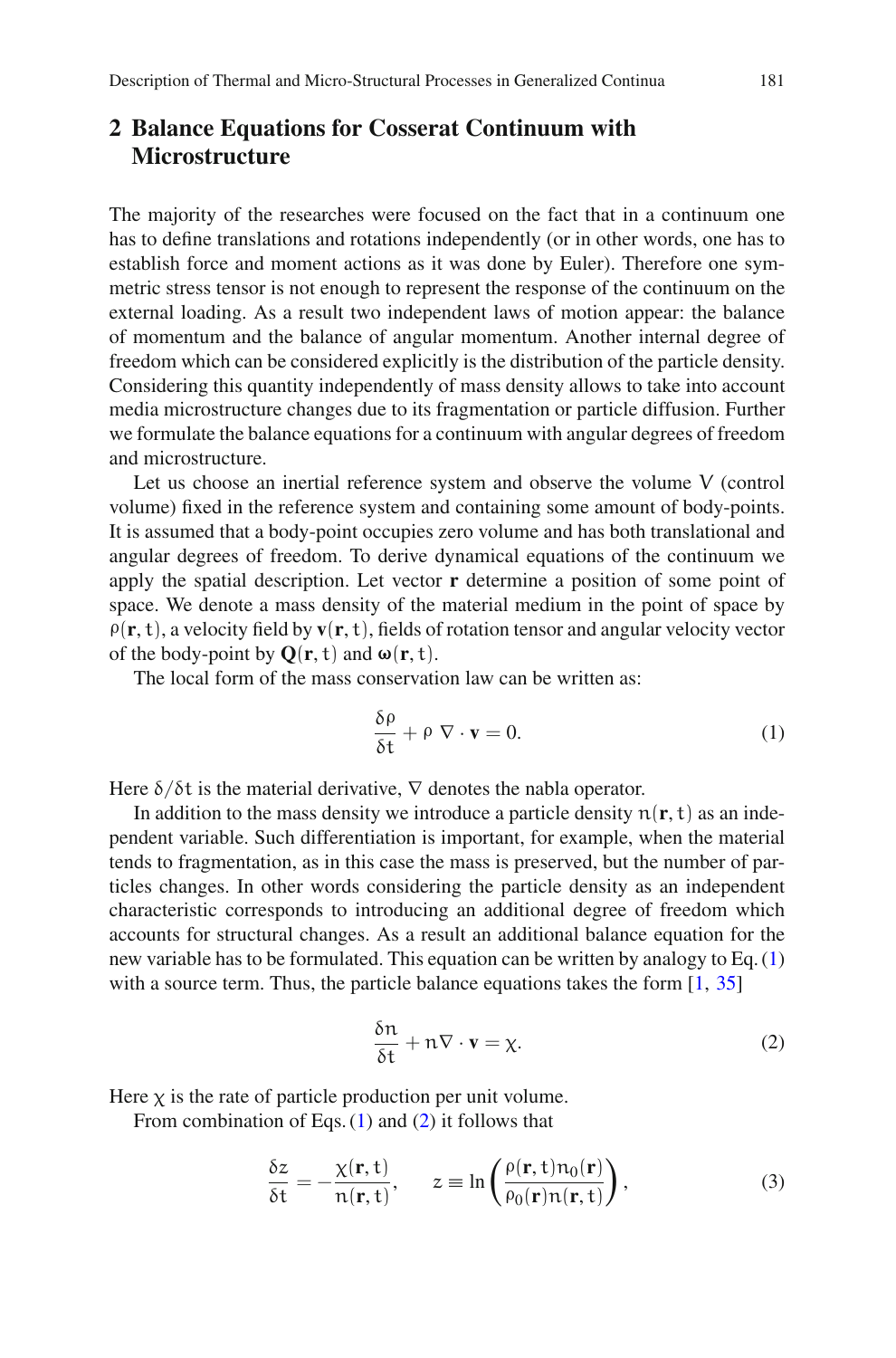where  $n_0(\mathbf{r})$  and  $p_0(\mathbf{r})$  are reference distributions of densities of particles and mass.

To formulate the rest of the balance equations we assume that the kinetic energy of the substance K in the control volume V is an additive function of mass, and thus can be written in terms of a kinetic energy mass density κ

$$
K=\int\limits_V\rho\,\kappa\,dV.
$$

Then, following [\[32,](#page-18-5) [35](#page-18-4)], we postulate that  $\kappa$  is a quadratic form of translational and angular velocities of the body-point

$$
\kappa = \frac{1}{2}\mathbf{v} \cdot \mathbf{v} + \mathbf{v} \cdot \mathbf{B} \cdot \boldsymbol{\omega} + \frac{1}{2}\boldsymbol{\omega} \cdot \mathbf{C} \cdot \boldsymbol{\omega},\tag{4}
$$

where  $\mathbf{B} = \mathbf{Q} \cdot \mathbf{B}_0 \cdot \mathbf{Q}^\mathsf{T}$  and  $\mathbf{C} = \mathbf{Q} \cdot \mathbf{C}_0 \cdot \mathbf{Q}^\mathsf{T}$  are the mass densities of the inertia tensors of the body-point.  $\mathbf{B}_0$  and  $\mathbf{C}_0$  are the inertia tensors in the reference state per unit mass. **Q** is a rotation tensor. It relates to  $\omega$  by the equation:

$$
\frac{d\mathbf{Q}(\mathbf{r},\,t)}{dt} = \boldsymbol{\omega}(\mathbf{r},\,t) \times \mathbf{Q}(\mathbf{r},\,t)
$$

Then the linear momentum is defined by expression

$$
\mathbf{K}_1 = \int\limits_V \rho \, \mathcal{K}_1 \, dV, \qquad \mathcal{K}_1 = \frac{\partial \kappa}{\partial \mathbf{v}} = \mathbf{v} + \mathbf{B} \cdot \boldsymbol{\omega}, \tag{5}
$$

where  $\mathcal{K}_1$  is the mass density of momentum.

The angular momentum calculated relative to the origin is defined as:

$$
\mathbf{K}_2 = \int\limits_V \rho \, \mathcal{K}_2 \, dV, \qquad \mathcal{K}_2 = \mathbf{r} \times \mathcal{K}_1 + \mathcal{L}, \tag{6}
$$

where

$$
\mathcal{L} \equiv \frac{\partial \kappa}{\partial \omega} = \mathbf{v} \cdot \mathbf{B} + \mathbf{C} \cdot \omega \tag{7}
$$

is the mass density of the dynamic spin.

Euler's first dynamical law momentum balance equation for the control volume V bounded by smooth surface  $\Sigma$  within the spatial description may be written

$$
\frac{d}{dt} \int\limits_V \rho \mathcal{K}_1 dV = \int\limits_V \rho \mathbf{F} dV + \int\limits_{\Sigma} (\mathbf{T}_n - \rho \mathbf{n} \cdot \mathbf{v} \mathcal{K}_1) d\Sigma, \tag{8}
$$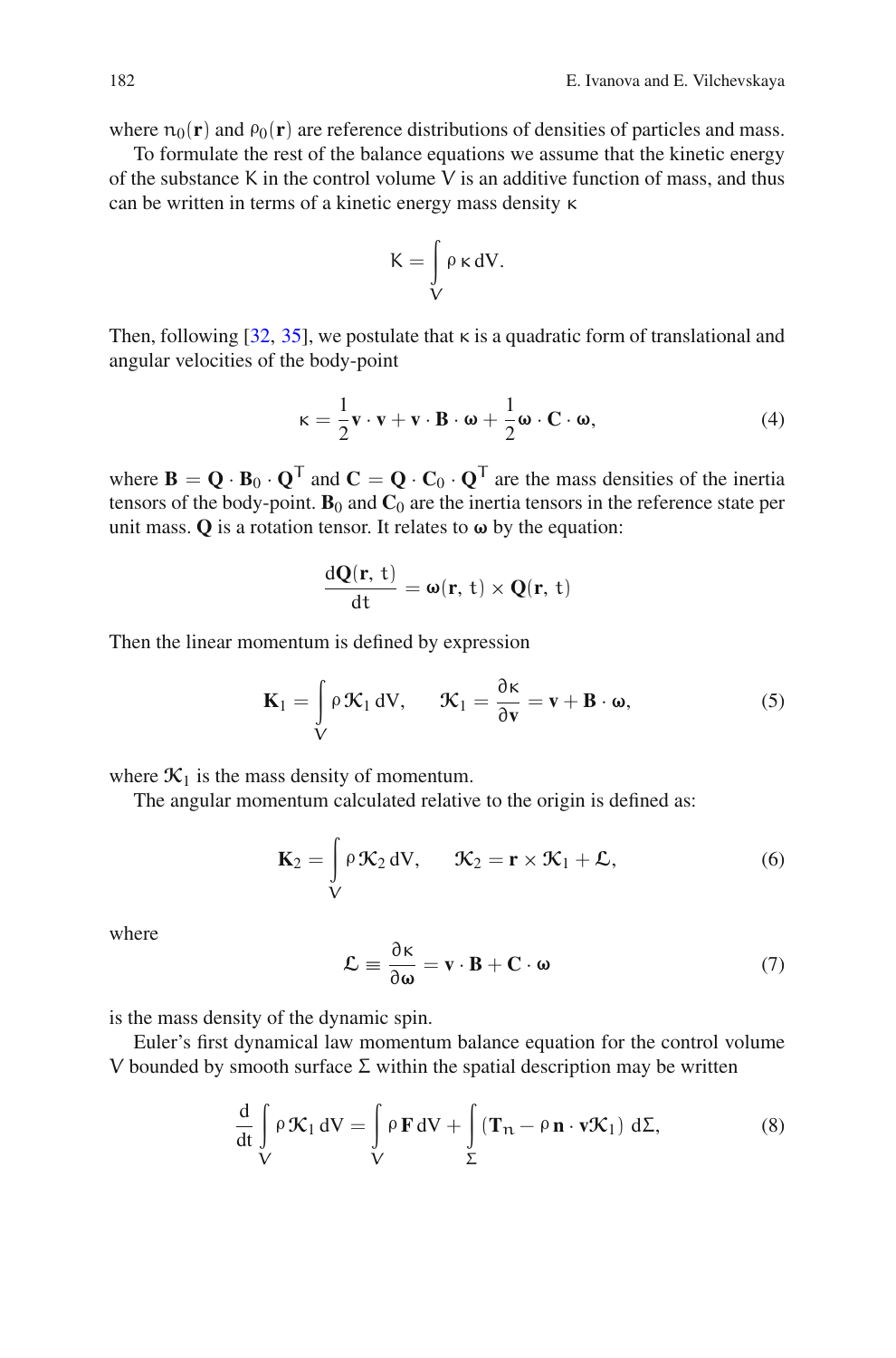where  $d/dt$  is the total time derivative, **F** is an external force per unit mass,  $T_n$  is a stress vector acting upon an elementary surface, **n** is normal to this surface.

<span id="page-4-0"></span>The local form of Euler's first dynamical law is:

$$
\rho \frac{\delta}{\delta t} \mathcal{K}_1 = \nabla \cdot \mathbf{T} + \rho \mathbf{F}, \qquad (9)
$$

where **T** is the Cauchy stress tensor ( $\mathbf{T}_n = \mathbf{n} \cdot \mathbf{T}$ ).

Euler's second dynamical law (the equation for balance of the angular momentum) within spatial description is as follows:

$$
\frac{d}{dt} \int\limits_V \rho \mathcal{K}_2 dV = \int\limits_V \rho \left( \mathbf{r} \times \mathbf{F} + \mathbf{L} \right) dV + \int\limits_{\Sigma} \left( \mathbf{r} \times \mathbf{T}_n + \mathbf{M}_n - \rho \mathbf{n} \cdot \mathbf{v} \mathcal{K}_2 \right) d\Sigma, \tag{10}
$$

where **L** is an external moment per unit mass,  $M_n$  is a moment acting upon a surface with the normal **n**.

<span id="page-4-1"></span>Using Euler's first dynamical law one can obtain the local form for Euler's second dynamical law for a generalized continuum

$$
\rho \frac{\delta}{\delta t} \mathcal{K}_2 = \nabla \cdot \mathbf{M} + \mathbf{T}_{\times} + \rho \mathbf{L}, \qquad (11)
$$

where **M** is a couple tensor introduced in analogy to the stress tensor,  $\mathbf{T}_\times$  is a vector invariant of a second rank tensor. For the dyad **ab** it is defined by  $(ab)_\times = \mathbf{a} \times \mathbf{b}$ . The material derivative of the angular momentum has the form:

$$
\frac{\delta}{\delta t}\mathcal{K}_2 = \mathbf{v} \times \mathcal{K}_1 + \frac{\delta}{\delta t}\mathcal{L} = \mathbf{v} \times \mathbf{B} \cdot \mathbf{\omega} + \frac{\delta}{\delta t}\mathcal{L}
$$
\n(12)

The first law of thermodynamics (the energy balance equation) states that there is a function of state U (called internal energy) satisfying the equation

$$
\frac{d}{dt}(K+U) = N^{e} + Q,
$$
\n(13)

where  $N<sup>e</sup>$  is the power of external forces, Q is the energy supply from external sources per unit time.

The definition of internal energy is less formal than that of the kinetic energy. As a matter of fact, the internal energy is the energy of motion on degrees of freedom which are ignored in the model under consideration. Indeed, the momentum balance equation and the angular momentum balance equation are obtained by choosing the kinetic energy as a quadratic form of translational and angular velocities corresponding to the translational and rotational degrees of freedom. Other degrees of freedom that are ignored in the kinetic energy are taken into account by means of the internal energy. As a rule the sense of the internal energy depends on the mathematical model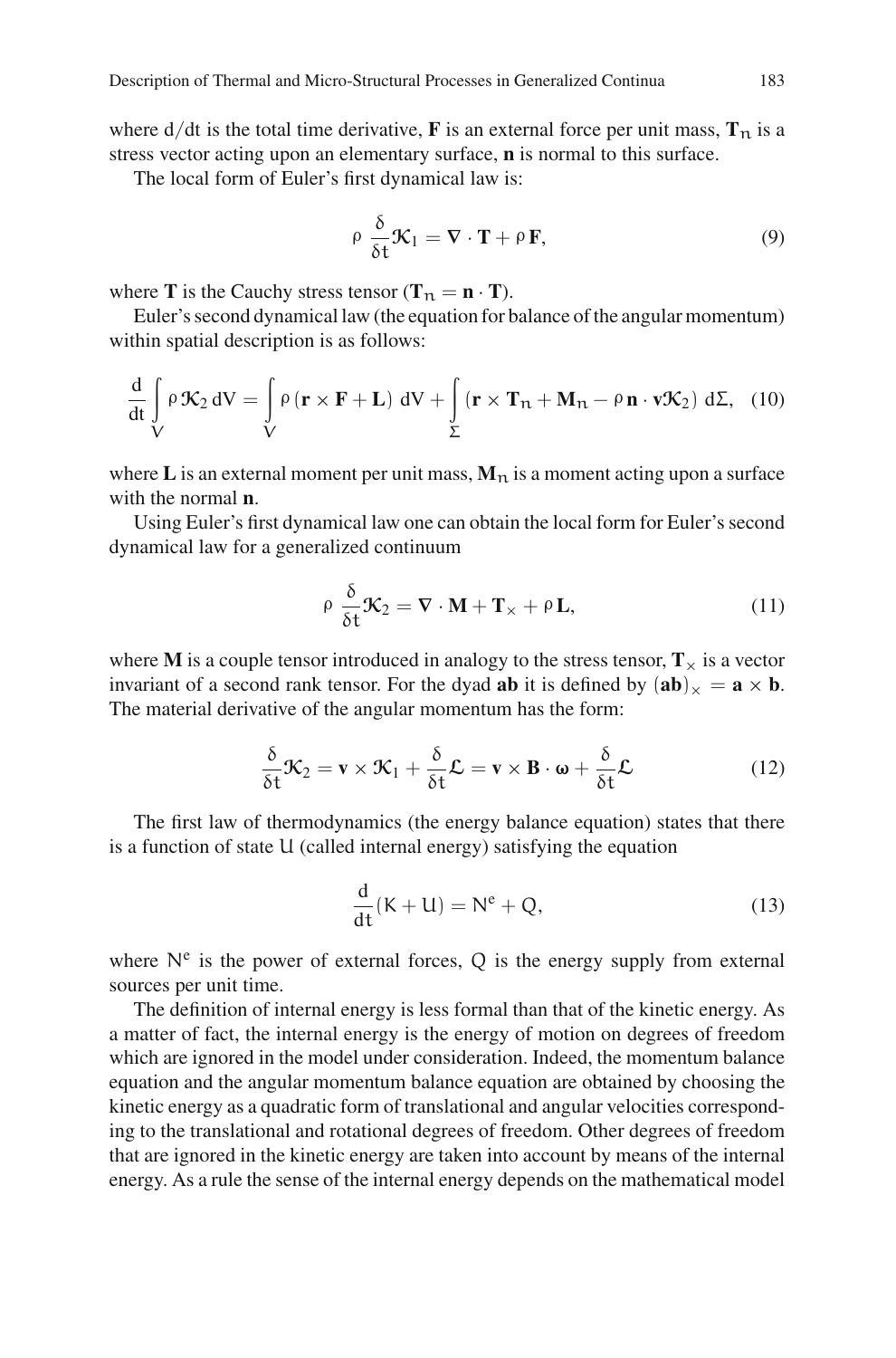used for description of the system. For example, in classical equilibrium thermodynamics the internal energy of the ideal gas is an additive function of the number of particles and proportional to the temperature [\[19](#page-17-13), [23](#page-17-14)]. In statistical thermodynamics the internal energy is determined by the elastic interactions of the particles, and for the ideal gas it is equal to zero [\[16\]](#page-17-15). The difference between the approaches can not give the cause for doubts about their correctness. The fact is that the internal energy is a quantity that cannot be measured, and so there are no physical experiments which let us know what the internal energy of the system under consideration is.

Usually in many continuum mechanics applications the internal energy is an additive function of the mass [\[20](#page-17-16), [27](#page-18-6), [29](#page-18-7)]. Here we intend to take into account the structure changes in the media caused by a change of the number of particles in the medium. Therefore we suppose that the internal energy is an additive function of the number of particles [\[32](#page-18-5)], and we will study the consequences of our supposition. Thus we accept

$$
U = \int\limits_V nu \,dV,
$$

where u is the specific internal energy.

The power of external forces and coupled forces can be represented in the following form:

$$
N^{e} = \int_{V} \rho \left( \mathbf{F} \cdot \mathbf{v} + \mathbf{L} \cdot \boldsymbol{\omega} \right) dV + \int_{\Sigma} \left( \mathbf{T}_{n} \cdot \mathbf{v} + \mathbf{M}_{n} \cdot \boldsymbol{\omega} \right) d\Sigma
$$
 (14)

The energy supply per unit time is determined by the adding (moving away) of new particles to the control volume and by the heat supply per unit time Q which is the sum of the heat supply per unit time directly in the volume  $V$  and through the boundary of volume Σ

$$
Q = \int\limits_V nq \, dV - \int\limits_{\Sigma} \mathbf{n} \cdot \mathbf{h} \, d\Sigma - \int\limits_{\Sigma} \mathbf{n} \cdot \mathbf{v} (\rho \kappa + n\mathbf{u}) d\Sigma,
$$

where q is the energy supply per unit time into the particles of the medium, **h** is the heat flow.

<span id="page-5-1"></span>Taking into account Gauss' theorem and balance laws  $(1)$ ,  $(2)$ ,  $(9)$  and  $(11)$  one can obtain the local form of energy balance equation<sup>[1](#page-5-0)</sup>

$$
n\frac{\delta u}{\delta t} = n u \frac{\delta z}{\delta t} + T^{T} \cdot (\nabla v + I \times \omega) + M^{T} \cdot \nabla \omega - \nabla \cdot h + nq, \qquad (15)
$$

where **I** is a unit tensor. However such a form of the energy balance equation is not that good since it is not clear on which arguments the internal energy depends. In

<span id="page-5-0"></span><sup>&</sup>lt;sup>1</sup> Details are presented in E.N. Vilchevskaya. Appendix: Formula calculus in [\[35\]](#page-18-4).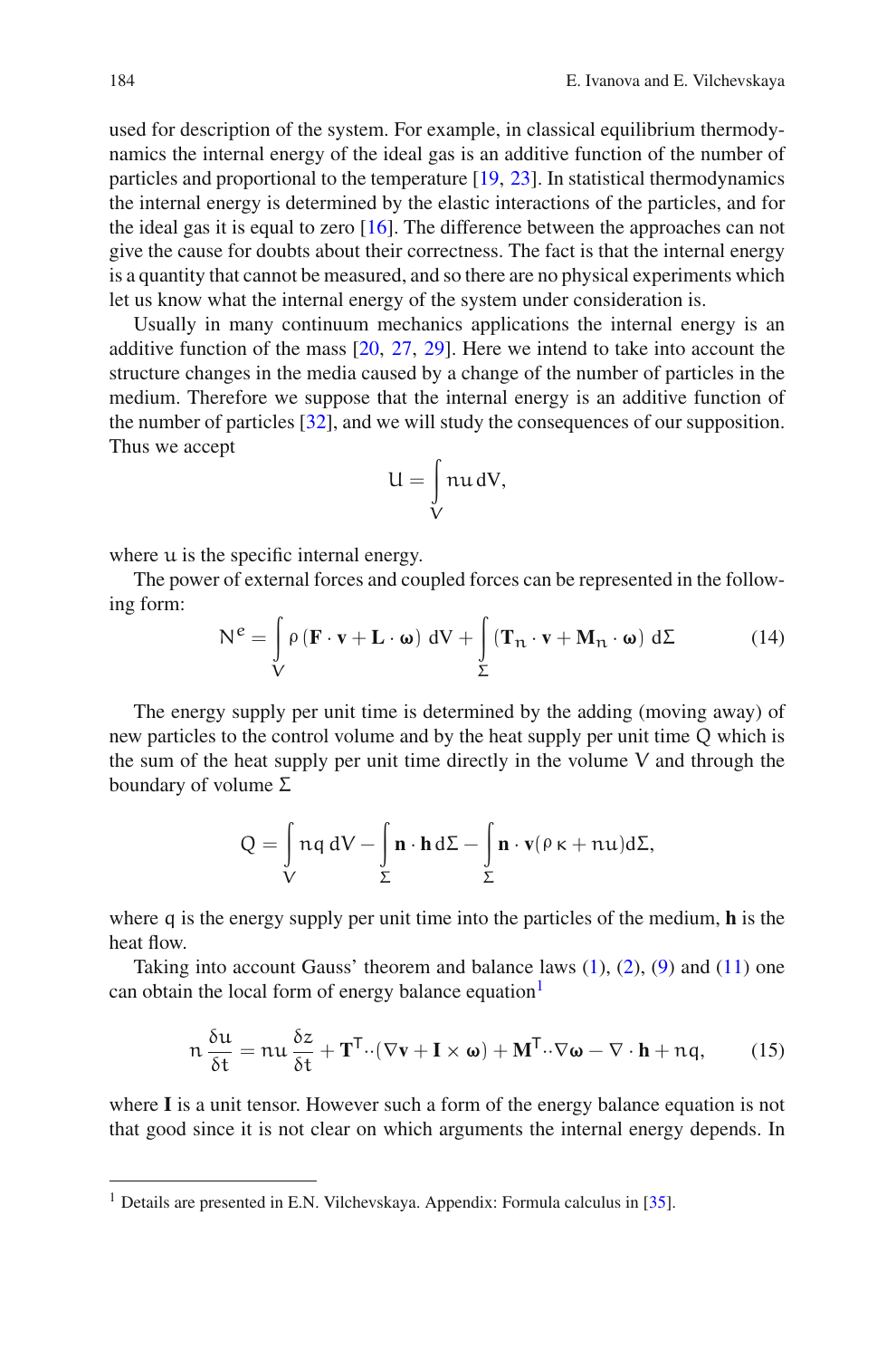the following section we will transform  $(15)$  to obtain the so-called reduced energy balance equation.

#### <span id="page-6-0"></span>**3 Transformation of the Energy Balance Equation**

Let us consider Eq. [\(15\)](#page-5-1). The right-hand side of this equation contains the power of forces and moments. A part of this power leads to the change of the internal energy. The remaining part of the power is partly conserved within the body as heat and is partly emanated into external medium. In order to separate these parts let us introduce the following decomposition

$$
\mathbf{T} = -(\mathbf{p}_e + \mathbf{p}_f)\mathbf{I} + \boldsymbol{\tau}_e + \boldsymbol{\tau}_f, \quad \mathbf{M} = \mathbf{M}_e + \mathbf{M}_f, \quad \text{tr } \boldsymbol{\tau}_e = \text{tr } \boldsymbol{\tau}_f = 0, \quad (16)
$$

<span id="page-6-1"></span>where the quantities with the index "e" are independent of velocities. These quantities always affect the internal energy. The quantities with the index "f" account for an internal friction. These quantities may have an influence on the internal energy but only by means of additional parameters like entropy or chemical potential. Taking [\(16\)](#page-6-1) into account we rewrite the energy balance equation in the form:

$$
n \frac{\delta u}{\delta t} = n u \frac{\delta z}{\delta t} - p_e \nabla \cdot \mathbf{v} + \tau_e^{\mathsf{T}} \cdot (\nabla \mathbf{v} + \mathbf{I} \times \boldsymbol{\omega}) + \mathbf{M}_e^{\mathsf{T}} \cdot \nabla \boldsymbol{\omega}
$$
  
-  $\nabla \cdot \mathbf{h} + nq - p_f \nabla \cdot \mathbf{v} + \tau_f^{\mathsf{T}} \cdot (\nabla \mathbf{v} + \mathbf{I} \times \boldsymbol{\omega}) + \mathbf{M}_f^{\mathsf{T}} \cdot \nabla \boldsymbol{\omega}$  (17)

The part of the power of forces and moments that does not depend on velocities can be represented as:

$$
\boldsymbol{\tau}_{e}^{\mathsf{T}} \cdot (\nabla \mathbf{v} + \mathbf{I} \times \boldsymbol{\omega}) + \mathbf{M}_{e}^{\mathsf{T}} \cdot \nabla \boldsymbol{\omega} = \mathbf{f}_{1}^{\mathsf{T}} \cdot \frac{\delta \mathbf{E}}{\delta t} + \mathbf{M}_{e}^{\mathsf{T}} \cdot \frac{\delta \mathbf{F}}{\delta t} + \frac{1}{2} \mathbf{f}_{2}^{\mathsf{T}} \cdot \frac{\delta \mathbf{Q}}{\delta t}
$$
(18)  

$$
\mathbf{f}_{1}^{\mathsf{T}} = -(\boldsymbol{\tau}_{e} + \mathbf{M}_{e} \cdot \mathbf{F}^{\mathsf{T}}) \cdot \mathbf{E}^{\mathsf{T}}, \quad \mathbf{f}_{2}^{\mathsf{T}} = (\mathbf{M}_{e}^{\mathsf{T}} \cdot \mathbf{F} - \boldsymbol{\tau}_{e})_{\times} \times \mathbf{Q},
$$

where the strain measure **F** and the deformation gradient **E** are determined by:

$$
\nabla \mathbf{Q} = \mathbf{F} \times \mathbf{Q}, \qquad \mathbf{E} = \mathbf{I} - \nabla \mathbf{u}
$$
 (19)

**u** is a displacement field. From the mass balance it follows that

$$
\nabla \cdot \mathbf{v} = \frac{\rho}{\rho_0} \frac{\delta \sigma}{\delta t}, \qquad \sigma = \frac{\rho_0}{\rho}
$$
 (20)

and as a result the energy balance equation takes the form: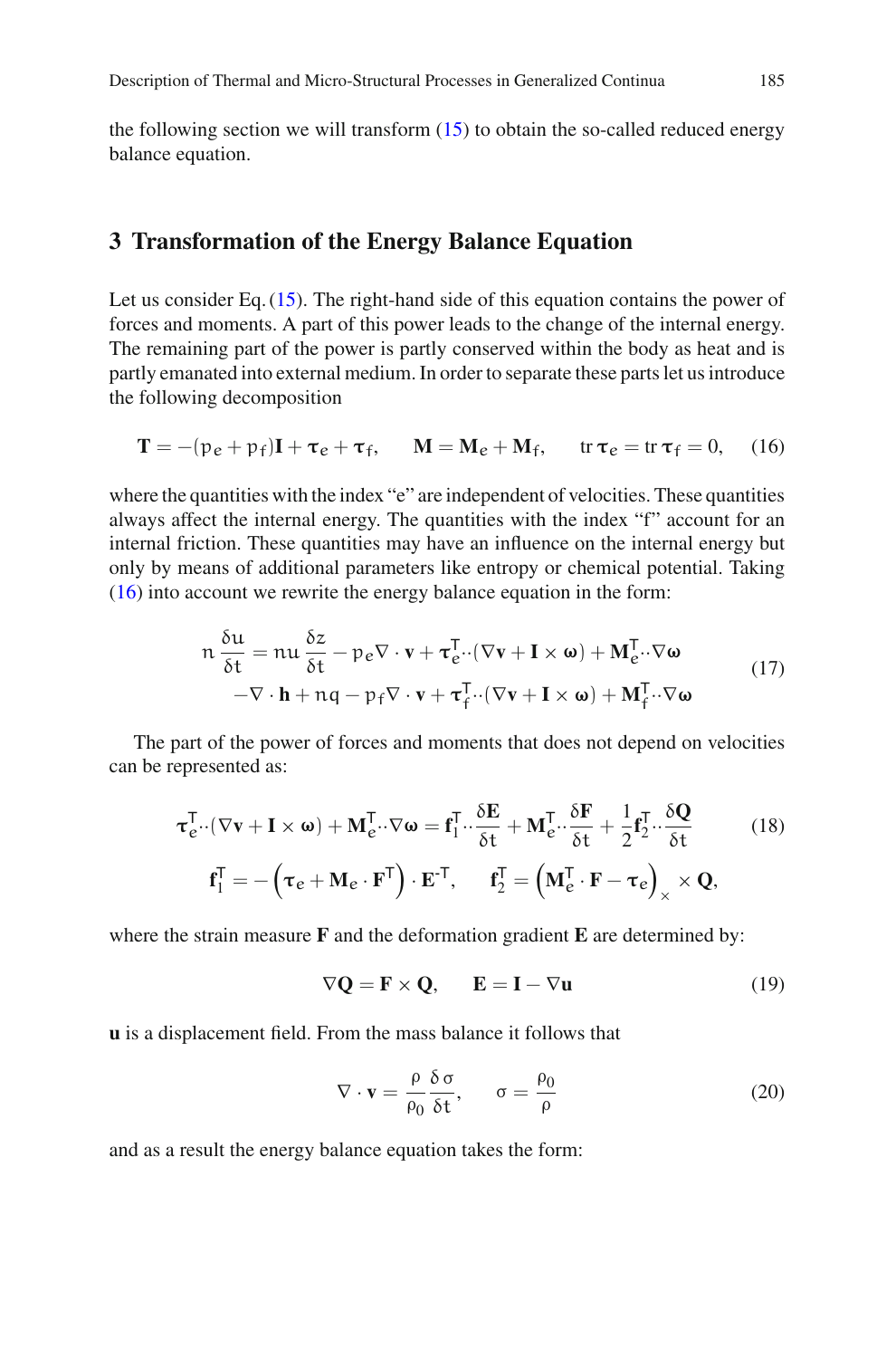$$
n \frac{\delta u}{\delta t} = n u \frac{\delta z}{\delta t} - p_e \frac{\rho}{\rho_0} \frac{\delta \sigma}{\delta t} + f_1^T \cdot \frac{\delta E}{\delta t} + M_e^T \cdot \frac{\delta F}{\delta t} + \frac{1}{2} f_2^T \cdot \frac{\delta Q}{\delta t}
$$
  
- $\nabla \cdot \mathbf{h} + nq - p_f \nabla \cdot \mathbf{v} + \tau_f^T \cdot (\nabla \mathbf{v} + \mathbf{I} \times \boldsymbol{\omega}) + M_f^T \cdot \nabla \boldsymbol{\omega}$  (21)

<span id="page-7-1"></span>A transformation of the underlined terms is not as formal as the above ones. In order to state the full form of the reduced equation of the energy balance we need to define the concepts of temperature, entropy and chemical potential that will be discussed later.

#### <span id="page-7-0"></span>**4 Constitutive Equations**

There are several methods of the constitutive equations derivation in continuum mechanics. We start with comparing Zhilin's method with one of the best known and widely used methods—the method of Truesdell.

Truesdell's method [\[29\]](#page-18-7) is based on the combined use of the first and second laws of thermodynamics. The essence of this method is as follows. The second law of thermodynamics is written in the form of the Clausius–Duhem inequality. Then some thermal terms, namely the rate of heat supply per unit volume and divergence of the heat flow, are excluded from the inequality by means of the energy balance equation. As a result the so-called reduced dissipation inequality is obtained. It must be satisfied for all processes occurring in the medium. Since neither the external mechanical actions nor the heat supply from external sources are included in the reduced dissipation inequality this inequality imposes restrictions to the constitutive equations. In the case of an elastic medium the reduced dissipation inequality allows us to obtain the Cauchy–Green relations for the stress tensor, moment stress tensor and temperature, and imposes restrictions to the choice of the constitutive equation for heat flow vector. After substituting the Cauchy–Green relations into the energy balance equation and performing some mathematical transformations the heat conduction equation is obtained. This equation relates the temperature and entropy, divergence of the heat flow vector and the terms characterizing the rate of heat supply per unit volume. The heat conduction equation closes the system of equations of coupled problem of thermoelasticity. If a medium possesses inelastic properties then the reduced dissipation inequality does not allow us to obtain the constitutive equations in the formal way and only makes it possible to eliminate those constitutive equations which contradict the second law of thermodynamics in the form of the Clausius–Duhem inequality. Thus other methods of the constitutive equations obtaining should be used, for example, the method of rheological models or the method of theory of media with fading memory. At the same time the statement of the heat conduction equation in the form that is obtained in the problem of thermoelasticity is an open question.

The basic idea of Zhilin's method is to transform the energy balance equation into a special form. During this transformation the stresses are represented as a sum of elastic and dissipative components, the temperature and entropy are introduced, and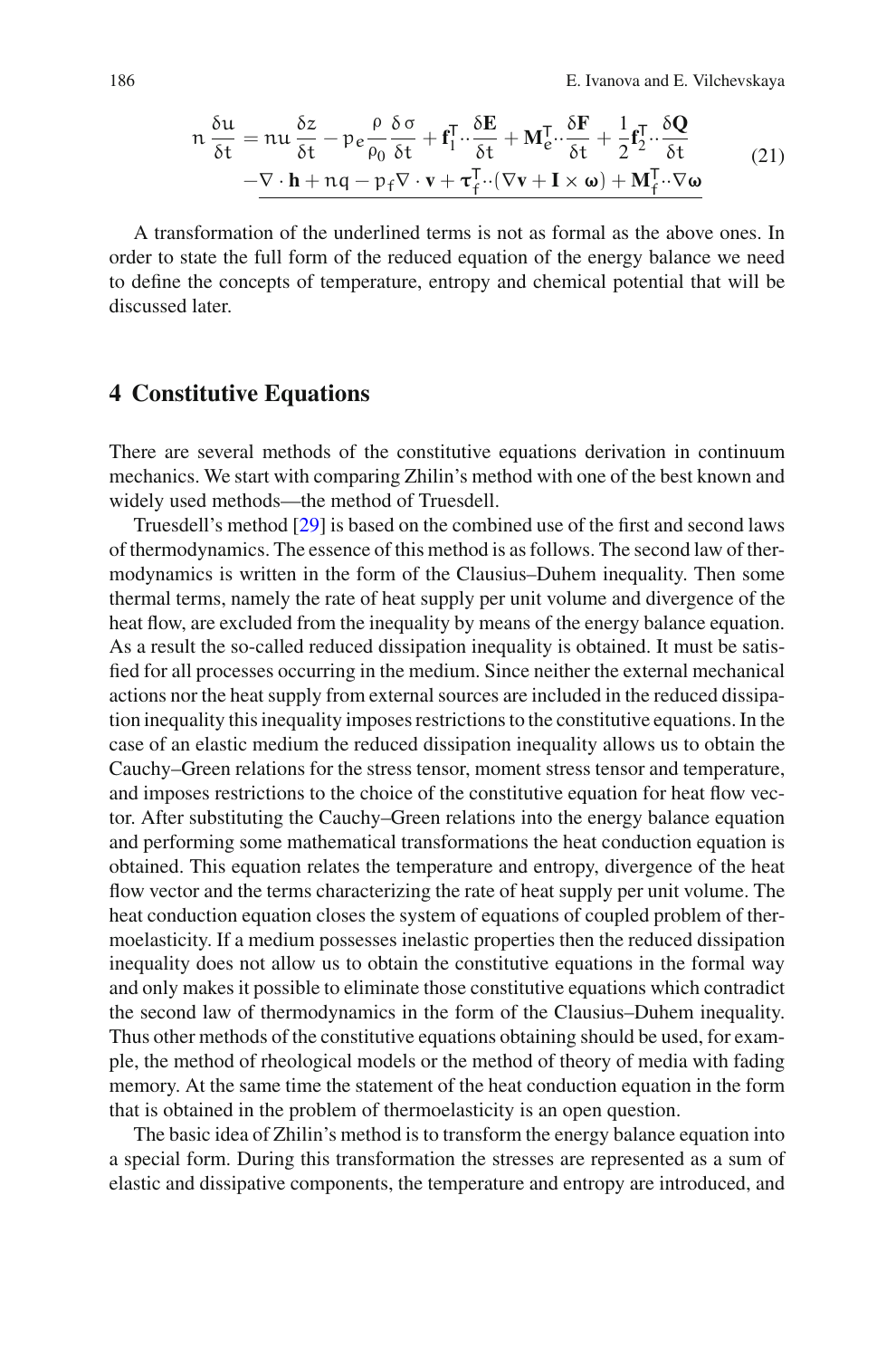the energy balance equation is divided into two equations. One of them is the reduced energy balance equation which contains the internal energy, the elastic components of stress tensor and moment stress tensor, and also temperature and entropy. Another equation is the heat conduction equation which contains temperature and entropy, the dissipative components of stress tensor and moment stress tensor, the divergence of the heat flow vector, and the terms characterizing the rate of heat supply per unit volume. In contrast to the reduced dissipation inequality, the reduced energy balance equation used in Zhilin's method allows us to obtain the Cauchy–Green relations for the temperature and the elastic component of the stress tensor in the case of an inelastic medium. Note that by Zhilin's method the Cauchy–Green relations are obtained without use of the second law of thermodynamics, which is used only for the formulation of the constitutive equations for the dissipative components of stress tensors and heat flow vector. In addition, Zhilin's formulation of the second law of thermodynamics differs from the Clausius–Duhem inequality and represents the set of two inequalities [\[32](#page-18-5), [35](#page-18-4)].

$$
\mathbf{h} \cdot \nabla \vartheta \leqslant 0, \qquad \delta = -\mathfrak{p}_{\mathfrak{f}} \nabla \cdot \mathbf{v} + \boldsymbol{\tau}_{\mathfrak{f}}^{\mathsf{T}} \cdot (\nabla \mathbf{v} + \mathbf{I} \times \boldsymbol{\omega}) + \mathbf{M}_{\mathfrak{f}}^{\mathsf{T}} \cdot \nabla \boldsymbol{\omega} \geqslant 0, \tag{22}
$$

<span id="page-8-2"></span>where  $\vartheta$  is the temperature measured by a thermometer. This formulation is more restrictive than the Clausius–Duhem inequality [\[28](#page-18-8)], which follows from Zhilin's formulation.

The first inequality expresses the intuitive condition that heat flows in the direction of the negative gradient of temperature and imposes restriction of the constitutive equation for heat flow vector. The second one can be associated with the statement that the dissipative forces and moments can not perform a positive work and imposes restriction of the constitutive equations for the dissipative components of stress tensors. According to Zhilin [\[1](#page-17-12), [30](#page-18-1)[–35\]](#page-18-4) the components of stress tensors connected with inelastic behavior and internal dissipation can be related with antisymmetric tensors. Bellow we give some examples of constitutive equations for the dissipative components of stress tensors.

<span id="page-8-1"></span>To describe the inelastic behavior of solids, for example, plasticity and dynamics of granular media Zhilin proposed [\[30](#page-18-1)[–35\]](#page-18-4) the following constitutive equations

$$
p_f = 0, \quad \tau_f = I \times t, \quad M_f = 0,
$$
\n(23)

<span id="page-8-0"></span>where vector **t** is determined by analogy with the Coulomb dry friction and takes the form

$$
\mathbf{t} = k \left| \mathbf{n} \cdot \boldsymbol{\tau}_e \cdot \mathbf{n} \right| \sigma(\mathbf{n} \cdot \boldsymbol{\tau}_e \cdot \mathbf{n}) \frac{2\omega - \nabla \times \mathbf{v}}{|2\omega - \nabla \times \mathbf{v}|}, \quad \omega \neq \frac{1}{2} \nabla \times \mathbf{v}. \tag{24}
$$

<span id="page-8-3"></span>Here  $k > 0$  is the parameter of friction, and the function  $\sigma(\mathbf{n} \cdot \mathbf{\tau}_e \cdot \mathbf{n})$  is determined as follows

$$
\sigma(\mathbf{n} \cdot \boldsymbol{\tau}_e \cdot \mathbf{n}) = \begin{cases} 1, \, \mathbf{n} \cdot \boldsymbol{\tau}_e \cdot \mathbf{n} < 0, \\ 0, \, \mathbf{n} \cdot \boldsymbol{\tau}_e \cdot \mathbf{n} \geqslant 0. \end{cases} \tag{25}
$$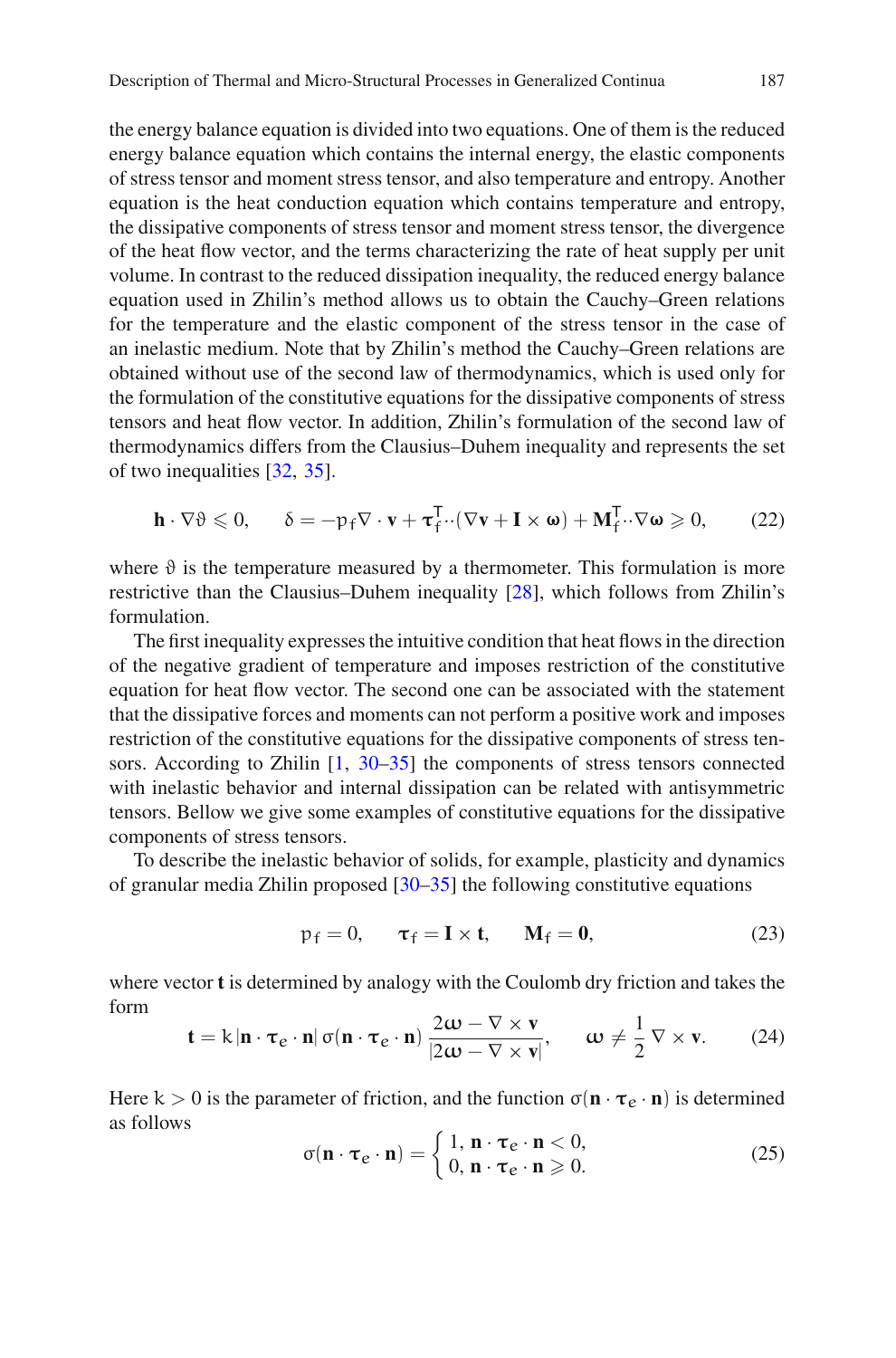<span id="page-9-0"></span>The unit vector **n** in Eq. [\(24\)](#page-8-0) is found by tensor  $\tau_e$  as a solution of the problem

$$
\mathbf{n} \cdot \boldsymbol{\tau}_e \cdot \mathbf{m} = \max, \qquad \forall \ \mathbf{n}, \mathbf{m} : \quad |\mathbf{n}| = |\mathbf{m}| = 1, \quad \mathbf{n} \cdot \mathbf{m} = 0. \tag{26}
$$

The solution of problem  $(26)$  is unique. This fact is proved in [\[30,](#page-18-1) [35\]](#page-18-4). It is easy to see that the constitutive equations  $(23)$ ,  $(24)$  satisfy the second law of thermodynamics in the form of Eq. [\(22\)](#page-8-2). Indeed,

$$
\boldsymbol{\tau}_{\mathbf{f}}^{\mathsf{T}} \cdot (\nabla \mathbf{v} + \mathbf{I} \times \boldsymbol{\omega}) \equiv 2\mathbf{t} \cdot \left(\boldsymbol{\omega} - \frac{1}{2} \nabla \times \mathbf{v}\right). \tag{27}
$$

Hence, in view of Eqs.  $(24)$ ,  $(25)$  and the fact that  $k > 0$  we have

$$
\boldsymbol{\tau}_{\mathbf{f}}^{\mathsf{T}} \cdot (\nabla \mathbf{v} + \mathbf{I} \times \boldsymbol{\omega}) = \mathbf{k} \left| \mathbf{n} \cdot \boldsymbol{\tau}_{\mathbf{e}} \cdot \mathbf{n} \right| \sigma (\mathbf{n} \cdot \boldsymbol{\tau}_{\mathbf{e}} \cdot \mathbf{n}) \left| 2\boldsymbol{\omega} - \nabla \times \mathbf{v} \right| \geqslant 0. \tag{28}
$$

All aforesaid relates to the case of sliding. If there is no sliding, i.e. the condition  $2\omega = \nabla \times \mathbf{v}$  is satisfied, then vector **t** is found from the equations of motion. To be exact, by using the equation of the angular momentum balance vector **t** can be excluded from the equation of the momentum balance. Note that if there is no sliding, the friction force is conservative and there is no energy dissipation. In this case the constitutive equations [\(23\)](#page-8-1) also satisfy the second law of thermodynamics in the form of Eq. [\(22\)](#page-8-2).

In [\[32](#page-18-5), [35](#page-18-4)] Zhilin noted that in many cases Coulomb dry friction can be replaced by viscous friction, i.e. instead of Eq. [\(24\)](#page-8-0) we can use the constitutive equation

$$
\mathbf{t} = k \left( \boldsymbol{\omega} - \frac{1}{2} \nabla \times \mathbf{v} \right), \tag{29}
$$

where  $k > 0$  is the coefficient of viscous friction.

To describe the behavior of a two-component micropolar medium Zhilin proposed [\[1,](#page-17-12) [34,](#page-18-3) [35\]](#page-18-4) the constitutive equations for inelastic components of stress tensors which contain both symmetric and antisymmetric parts. The first component of this medium is a viscous fluid and the second one is a solid-liquid component consisting of fibres.

<span id="page-9-1"></span>The constitutive equations for the fluid component are

$$
\mathbf{p}'_{\mathbf{f}} = 0, \quad \mathbf{\tau}'_{\mathbf{f}} = 2\mathbf{\mu} \cdot \mathbf{D} + \mathbf{t}' \times \mathbf{I}, \quad \mathbf{M}'_{\mathbf{f}} = \mathbf{0}, \tag{30}
$$

where

$$
\mathbf{D} = \frac{1}{2} \left( \nabla \mathbf{v}_1 + \nabla \mathbf{v}_1^{\mathsf{T}} - \frac{2}{3} (\nabla \cdot \mathbf{v}_1) \mathbf{I} \right).
$$
 (31)

Vector **t** is a vector of viscous friction which depends on the particle distribution density of the solid-liquid component: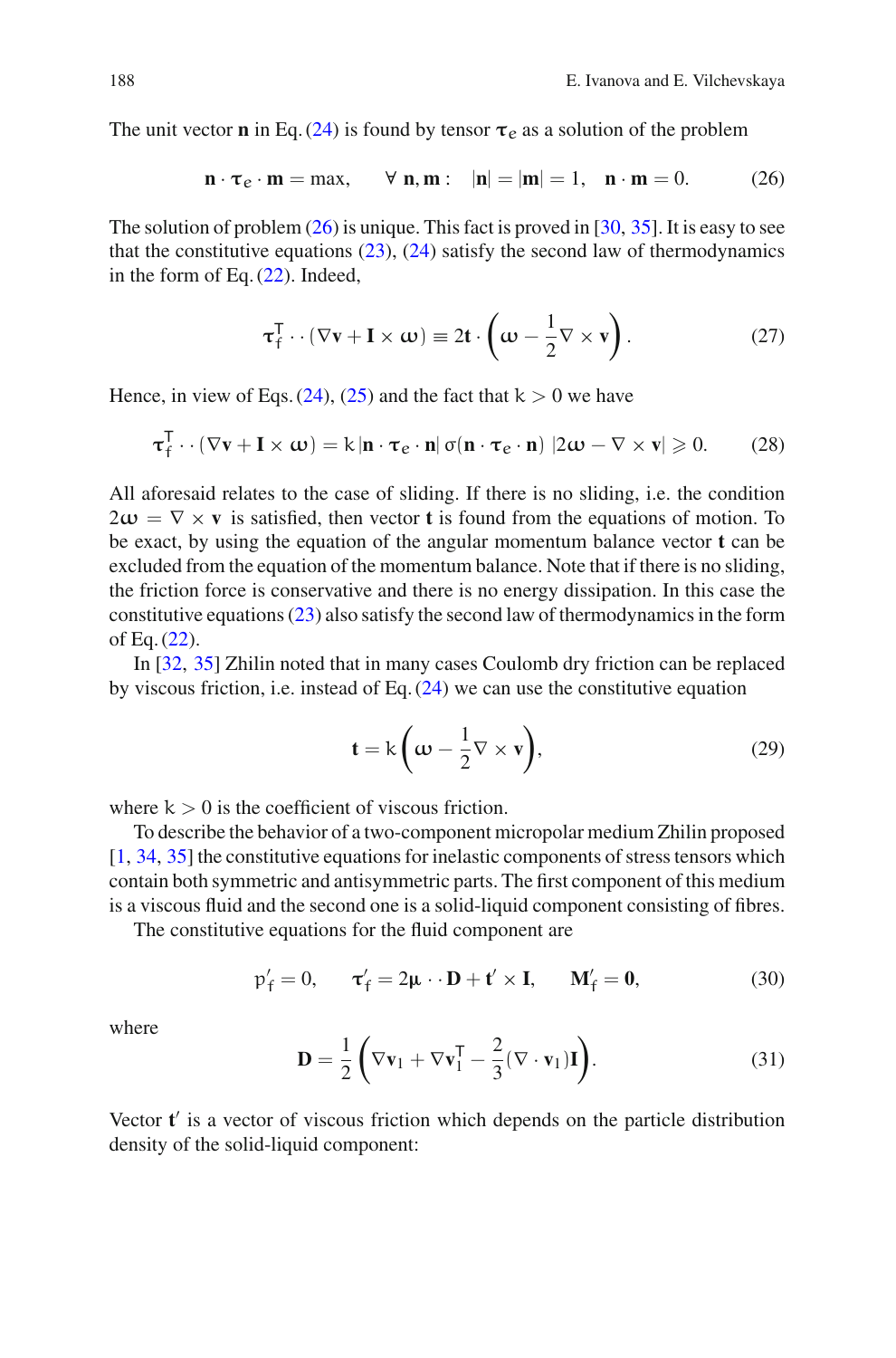$$
\mathbf{t}' = \eta_2 \,\mathbf{\mu}_1 \cdot \left( \mathbf{\omega} - \frac{1}{2} \nabla \times \mathbf{v}_1 \right). \tag{32}
$$

The first term in Eq.  $(30)_2$  $(30)_2$  is a standard term for a viscous fluid. The second term in Eq.  $(30)$ <sub>2</sub> characterizes friction due to the presence of a solid-liquid component.

The constitutive equations for the solid-liquid component are

$$
\mathbf{p}_{\mathbf{f}}^{"'} = 0, \qquad \mathbf{\tau}_{\mathbf{f}}^{"} = \mathbf{t}^{"} \times \mathbf{I}, \qquad \mathbf{M}_{\mathbf{f}}^{"} = \mathbf{m}^{"} \times \mathbf{I}, \tag{33}
$$

where vectors  $t''$  and  $m''$  are

$$
\mathbf{t}'' = \eta_2 \,\mathbf{\mu}_2 \cdot \left( \mathbf{\omega} - \frac{1}{2} \nabla \times \mathbf{v}_2 \right), \qquad \mathbf{m} = - \eta_2 \,\mathbf{\mu}_3 \left( \nabla \times \mathbf{\omega} \right). \tag{34}
$$

The tensors of viscous friction coefficients must satisfy the relations

$$
\forall \mathbf{a}, \mathbf{b}, \mathbf{c} \text{ with } \mathbf{c} = -\mathbf{c}^{\mathsf{T}}: \quad \mathbf{a} \cdot \mathbf{u} \cdot \mathbf{a} \ge 0, \quad \mathbf{b} \cdot \mathbf{u}_{1} \cdot \mathbf{b} \ge 0, \quad \mathbf{u}_{3} \ge 0, \mathbf{a} \cdot \mathbf{u} = \mathbf{u} \cdot \mathbf{a}, \quad \mathbf{c} \cdot \mathbf{u} = 0, \quad \mathbf{I} \cdot \mathbf{u} = 0, \quad \mathbf{b} \cdot \mathbf{u}_{1} = \mathbf{u}_{1} \cdot \mathbf{b}.
$$
\n(35)

The inelastic components of stress tensors are responsible for the conversion of mechanical energy into heat. In accordance with Zhilin's constitutive equations the transfer of energy into heat is associated with the motion by rotational degrees of freedom, i. e. by those degrees of freedom for which there are no elastic interactions. Note that the classical model of viscous fluid is constructed similarly: the pressure is assumed to be elastic and depends on the mass density (or volume strain, that is the same) whereas the viscous stresses are determined by the deviatoric part of the stress tensor and depend on the deviatoric part of the strain tensor. Thus, in this model of fluid the dissipation of mechanical energy occurs by degrees of freedom without elastic interactions. It is not possible within the framework of classical continuum to implement this principle in relation to the solid where elastic interactions are described by a symmetric stress tensor. The use of a generalized continuum allows us to associate mechanical energy dissipation with the degrees of freedom for which there is no elastic interactions, namely the rotational degrees of freedom which correspond to the moment stress tensor and the antisymmetric parts of the stress tensor.

# <span id="page-10-0"></span>**5 Different Ways of Entropy and Chemical Potential Introduction**

Usually the concepts of temperature, entropy, internal energy and chemical potential are supposed to be well-known. However, in fact there are no satisfactory definitions for them in continuum mechanics. The problem is that it is impossible to prove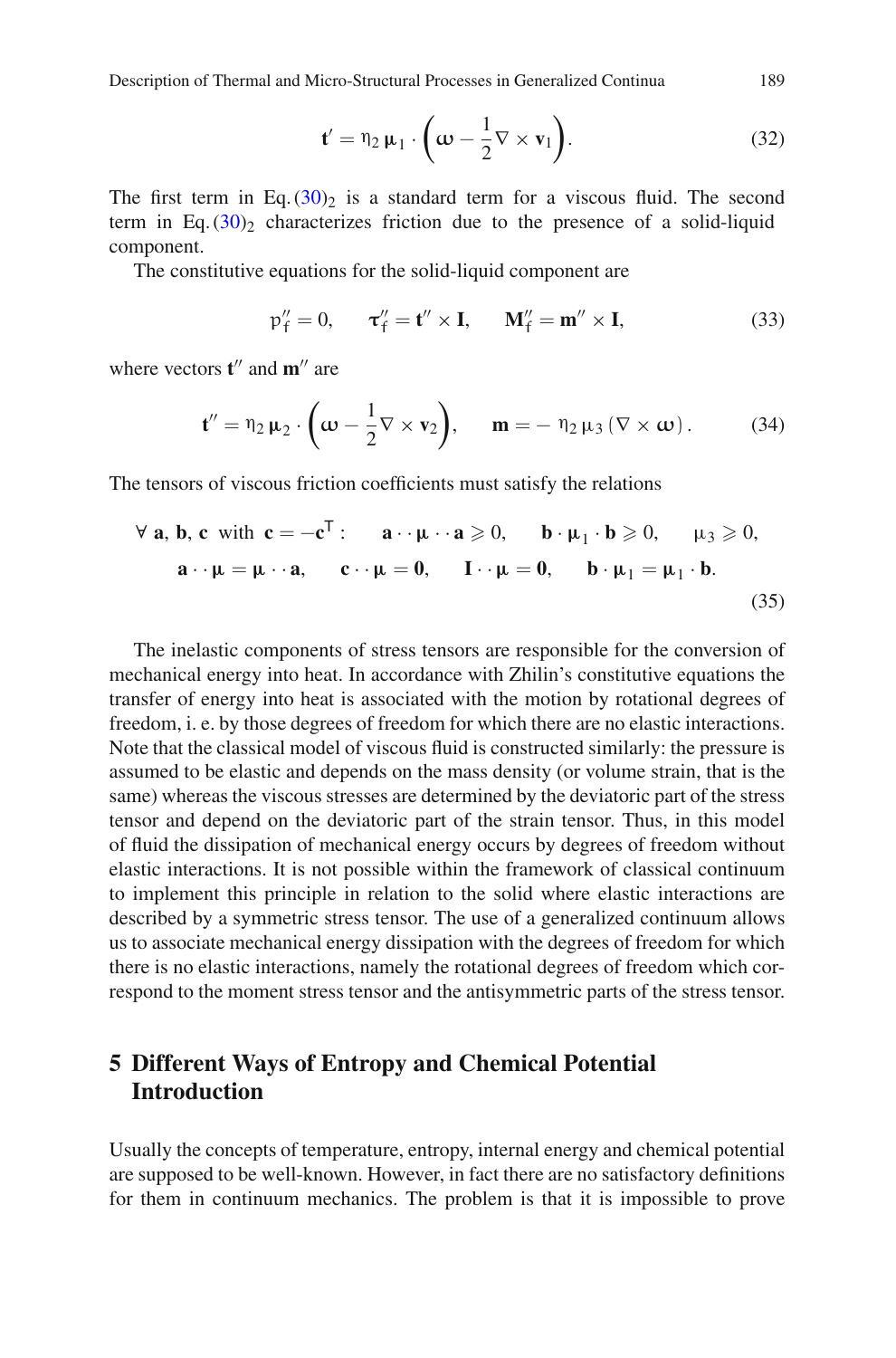that the temperature as it is introduced in thermodynamics or in statistical physics coincides with the temperature definition as it is used in continuum mechanics. A situation with the definition of variables that cannot be measured such as the entropy, internal energy or chemical potential is even more complicated. Such quantities are characteristics of a mathematical model and they are necessary for obtaining some relations connecting measurable quantities. Consequently, the preference of this or that definition is determined by specific features of problems under consideration.

In fact, the entropy is introduced as an attempt to take into account a dependence of the internal energy on the velocities of the ignored degrees of freedom. There are different ways of entropy introduction (see [\[3](#page-17-17), [5,](#page-17-18) [17](#page-17-19), [22](#page-17-20)] for example) and it is difficult to say unambiguously which of them is more preferable. A new thermodynamical quantity—chemical potential is introduced to describe a change of density of particles. As usual in thermodynamics the chemical potential is defined as the derivative of the internal energy with respect to the number of particles [\[12,](#page-17-21) [23\]](#page-17-14). However there exist other definitions of the chemical potential. For example, Baierlein [\[2](#page-17-22)] proposed to introduce the chemical potential by describing its properties instead of explaining the chemical potential by relating it to an energy change. These ideas have a further development in [\[11](#page-17-23)]. Zhilin [\[32](#page-18-5)] suggested a new concept of the chemical potential as a conjugate variable to the number of particles. Its definition is given by means of pure mechanical arguments, which are based on using a special form of the energy balance equation.

Further different ways of the entropy and chemical potential introduction based on the method developed by Zhilin [\[34,](#page-18-3) [35](#page-18-4)] are considered.

#### *5.1 Variant 1*

<span id="page-11-0"></span>Let us introduce the temperature  $\vartheta(\mathbf{r}, t)$  and entropy  $\eta(\mathbf{r}, t)$  by the following equation:

$$
nq - \nabla \cdot \mathbf{h} - p_f \nabla \cdot \mathbf{v} + \boldsymbol{\tau}_f^T \cdot (\nabla \mathbf{v} + \mathbf{I} \times \boldsymbol{\omega}) + \mathbf{M}_f^T \cdot \nabla \boldsymbol{\omega} = n \vartheta \frac{\delta \eta}{\delta t}
$$
 (36)

The above given definition brings about a few remarks. First, the temperature  $\vartheta$  is considered to be some characteristic of the medium that is measured by a thermometer, and the entropy η related to one particle is introduced as a quantity conjugate with the temperature. Second, since we suppose that the internal energy is an additive function of the number of particles then it is assumed that the entropy is also an additive function of the number of particles. Note that this definition of entropy is different from the definition used, for example, in classical thermodynamics or physics, where an inequality is introduced. In particular, the proposed definition does not coincide with the concept of an equilibrium process. The Eq. [\(36\)](#page-11-0) is the heat conduction equation, i.e. equation describing a non-equilibrium process.

Accounting for  $(36)$  one may rewrite the Eq.  $(21)$  in the form: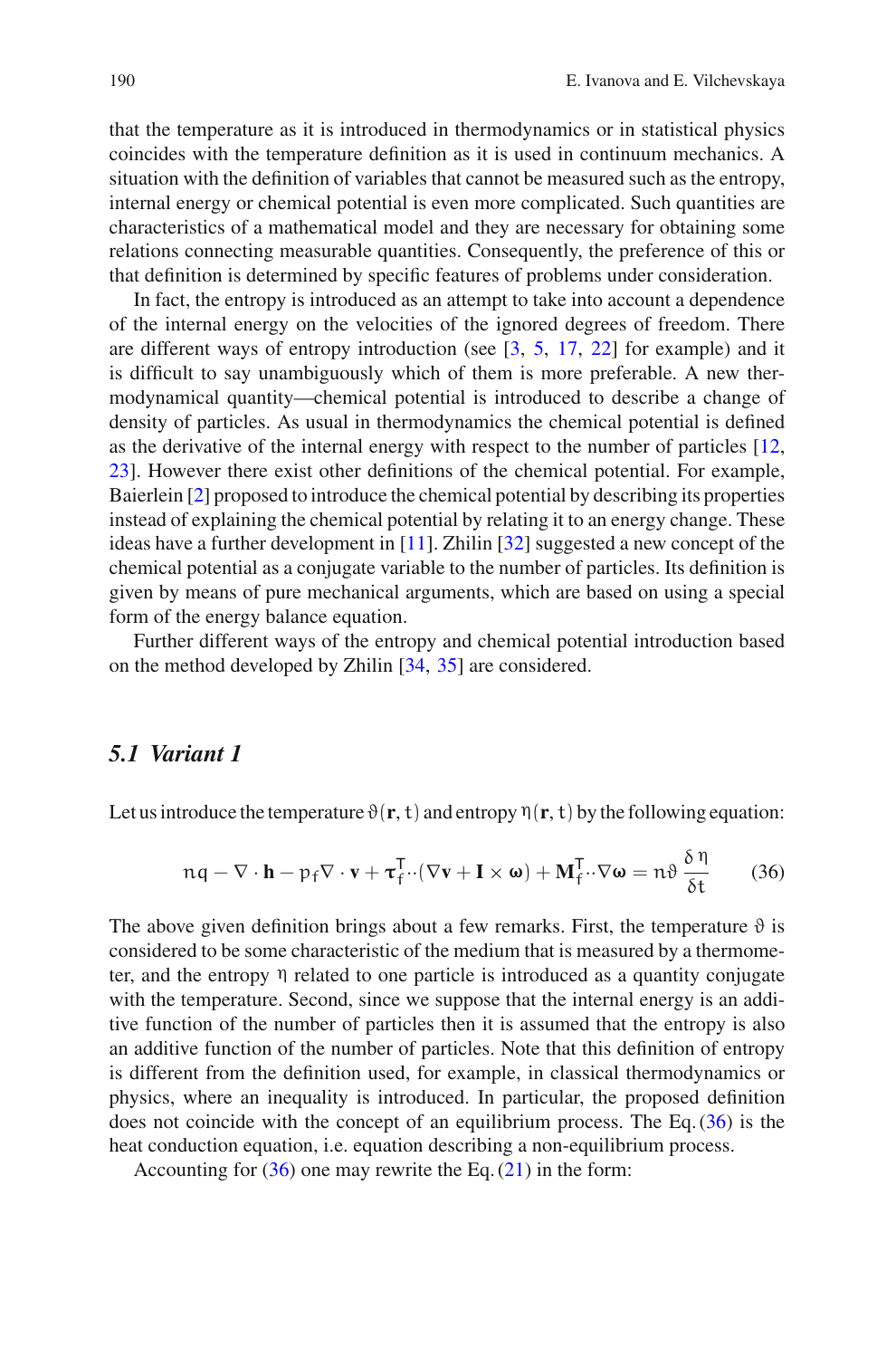<span id="page-12-2"></span>Description of Thermal and Micro-Structural Processes in Generalized Continua 191

$$
n\frac{\delta u}{\delta t} = n u \frac{\delta z}{\delta t} - p_e \frac{\rho}{\rho_0} \frac{\delta \sigma}{\delta t} + \mathbf{f}_1^{\mathsf{T}} \cdot \frac{\delta \mathbf{E}}{\delta t} + \mathbf{M}_{e}^{\mathsf{T}} \cdot \frac{\delta \mathbf{F}}{\delta t} + \frac{1}{2} \mathbf{f}_2^{\mathsf{T}} \cdot \frac{\delta \mathbf{Q}}{\delta t} + n \vartheta \frac{\delta \eta}{\delta t} \tag{37}
$$

<span id="page-12-0"></span>It is seen that the internal energy is a function of the following arguments

<span id="page-12-1"></span>
$$
\mathbf{u} = \mathbf{u}(\mathbf{z}, \sigma, \eta, \mathbf{E}, \mathbf{F}, \mathbf{Q}) \tag{38}
$$

Note that from [\(38\)](#page-12-0) and [\(47\)](#page-14-0) it follows that

$$
u = \frac{\partial u}{\partial z} \tag{39}
$$

In thermodynamics the derivative of the internal energy with respect to the number of particles is usually called chemical potential [\[12,](#page-17-21) [23](#page-17-14)]. Introduction of the temperature and entropy by [\(36\)](#page-11-0) means that a role of the chemical potential can be played by the internal energy.

Let us show that the variable  $z$  can be excluded from the arguments of the internal energy. Indeed from [\(39\)](#page-12-1) it follows that

$$
\mathfrak{u} = \mathfrak{u}_*(\sigma, \eta, \mathbf{E}, \mathbf{F}, \mathbf{Q}) \frac{\rho_0}{\mathfrak{n}_0} \exp z \quad \Rightarrow \quad \mathfrak{u} = \frac{\rho}{\mathfrak{n}} \mathfrak{u}_*, \tag{40}
$$

where  $u_*$  is a mass density of the internal energy. It should be noted that the last equation is only valid, if there are no massless particles in the system.

Insertion of  $(39)$  into  $(37)$  gives

$$
\rho \frac{\delta u_{*}}{\delta t} = -\frac{p_{e}}{\sigma} \frac{\delta \sigma}{\delta t} + n \vartheta \frac{\delta \eta}{\delta t} + (E^{-1} \cdot \tau_{e}^{T} + E^{-1} \cdot F \cdot M_{e}^{T}) \cdot \frac{\delta E}{\delta t} + M_{e}^{T} \cdot \frac{\delta F}{\delta t} + \frac{1}{2} ((M_{e}^{T} \cdot F - \tau_{e})_{\times} \times Q)^{T} \cdot \frac{\delta Q}{\delta t}
$$
\n(41)

From the reduced energy balance equation one can derive the Cauchy-Green relations

<span id="page-12-3"></span>
$$
p_e = -\frac{\partial \rho_0 u_*}{\partial \sigma}, \quad \vartheta = \frac{1}{\sigma n} \frac{\partial \rho_0 u_*}{\partial \eta}, \quad \sigma M_e = \frac{\rho_0 \partial u_*}{\partial F}, \quad (42)
$$

$$
\sigma \tau_e = -\frac{\rho_0 \partial u_*}{\partial E} \cdot E^{\mathsf{T}} - \frac{\rho_0 \partial u_*}{\partial F} \cdot F^{\mathsf{T}}
$$

and constrains which the internal energy has to satisfy

$$
\left(\frac{\partial u_*}{\partial E}\right)^T \cdot E + \left(\frac{\partial u_*}{\partial F}\right)^T \cdot F = 0,
$$
\n
$$
\left(\frac{\partial u_*}{\partial E}\right)^T \cdot (A \cdot E) + \left(\frac{\partial u_*}{\partial Q}\right)^T \cdot (A \cdot Q) + \left(\frac{\partial u_*}{\partial F}\right)^T \cdot (A \cdot F - F \cdot A) = 0,
$$
\n(43)

where **A** is an arbitrary antisymmetric tensor.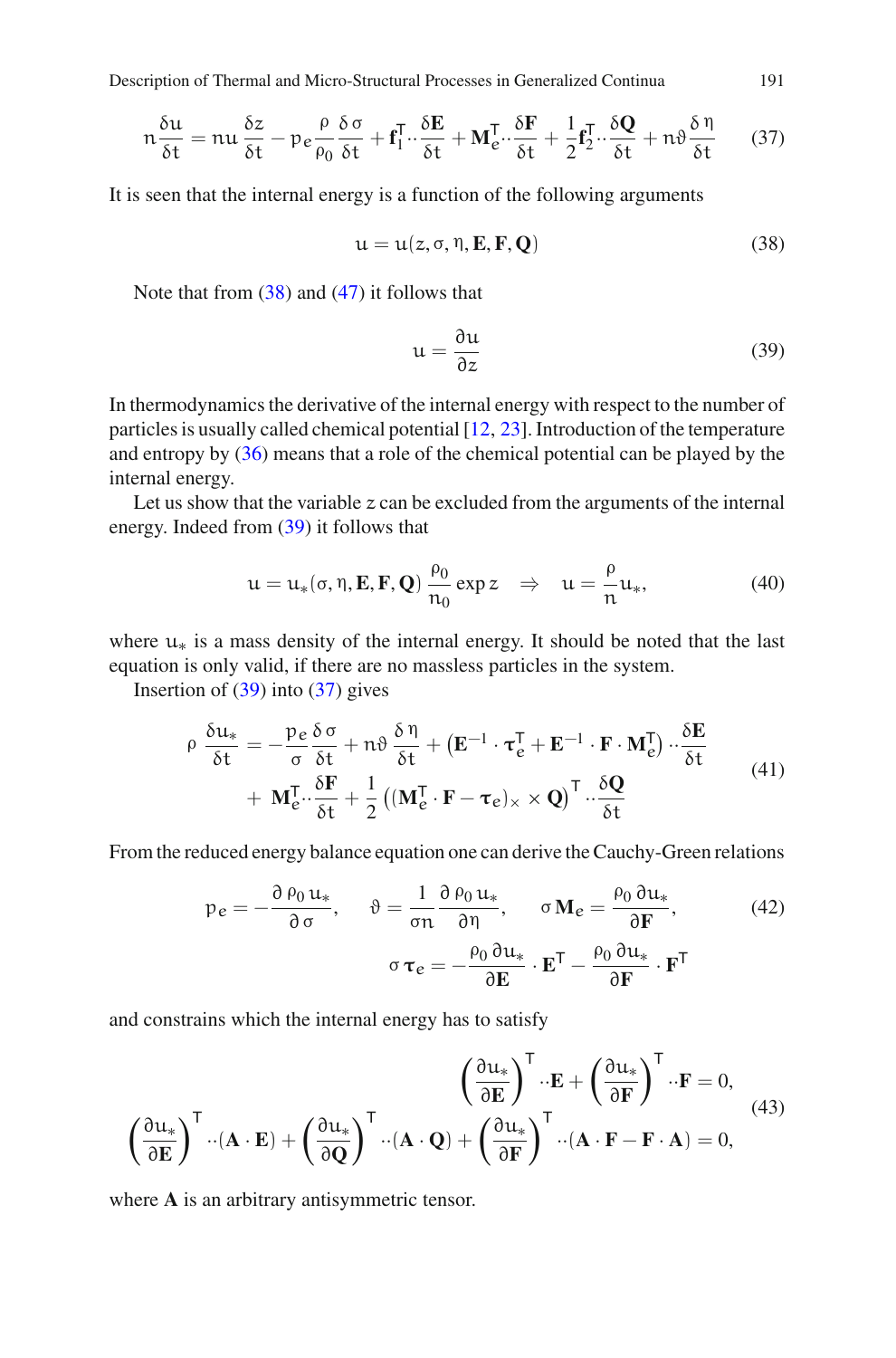Note that the function  $\rho_0 u_*$  is independent of z. It means that only the constitutive equation for the temperature depends on the distribution density of the particles. The heat conduction equation depends on n only by means of  $n\delta \frac{\delta \eta}{\delta t}$ , and the chemical potential does not appear in any equation.

Considering function  $\rho_0 u_*$  implies that we assume that the internal energy is an additive function of mass. In this case it is natural to assume that the entropy is also additive by mass. Thus instead of  $(36)$  we can introduce the temperature and entropy η<sup>∗</sup> by means of

$$
\rho q_* - \nabla \cdot \mathbf{h} - p_f \nabla \cdot \mathbf{v} + \tau_f^T \cdot (\nabla \mathbf{v} + \mathbf{I} \times \boldsymbol{\omega}) + \mathbf{M}_f^T \cdot \nabla \boldsymbol{\omega} = \rho \vartheta \frac{\delta \eta_*}{\delta t} \tag{44}
$$

<span id="page-13-0"></span>Then the reduced equation of the energy balance has the form

$$
\rho \frac{\delta u_*}{\delta t} = -\frac{p_e}{\sigma} \frac{\delta \sigma}{\delta t} + \rho \vartheta \frac{\delta \eta_*}{\delta t} + \left( \mathbf{E}^{-1} \cdot \boldsymbol{\tau}_e^{\mathsf{T}} + \mathbf{E}^{-1} \cdot \mathbf{F} \cdot \mathbf{M}_e^{\mathsf{T}} \right) \cdot \frac{\delta \mathbf{E}}{\delta t} \qquad (45)
$$

$$
+ \mathbf{M}_e^{\mathsf{T}} \cdot \frac{\delta \mathbf{F}}{\delta t} + \frac{1}{2} \left( (\mathbf{M}_e^{\mathsf{T}} \cdot \mathbf{F} - \boldsymbol{\tau}_e)_\times \times \mathbf{Q} \right)^{\mathsf{T}} \cdot \frac{\delta \mathbf{Q}}{\delta t}
$$

All Cauchy-Green relations [\(42\)](#page-12-3) are still valid except the one for the temperature, which now has the form

$$
\vartheta = \frac{\partial u_*}{\partial \eta_*} \tag{46}
$$

It is seen that the heat conduction equation [\(44\)](#page-13-0) as well as the constitutive equations [\(42\)](#page-12-3) do not depend on the particle density. Thus the influence of the mechanical and thermal processes on the change of the particle distribution can be taken into account only by means of the source term in the particle balance equation [\(2\)](#page-2-2). So the stress-strain state and the temperature conditions can affect the changes of particle distribution density since the source term in the particle balance equation can depend on all these factors. Hence, this method of temperature and entropy introduction can be used to describe the structure transformations and phase transitions which occur without the release or absorption of heat and are not accompanied by significant changes in the mechanical and thermodynamical characteristics but only leads to changes in other physical characteristics such as, for example, electrical or magnetic properties.

## *5.2 Variant 2*

An alternative form of the reduced energy balance equation makes use of the particle balance equation. We insert  $(3)$  into  $(21)$  and obtain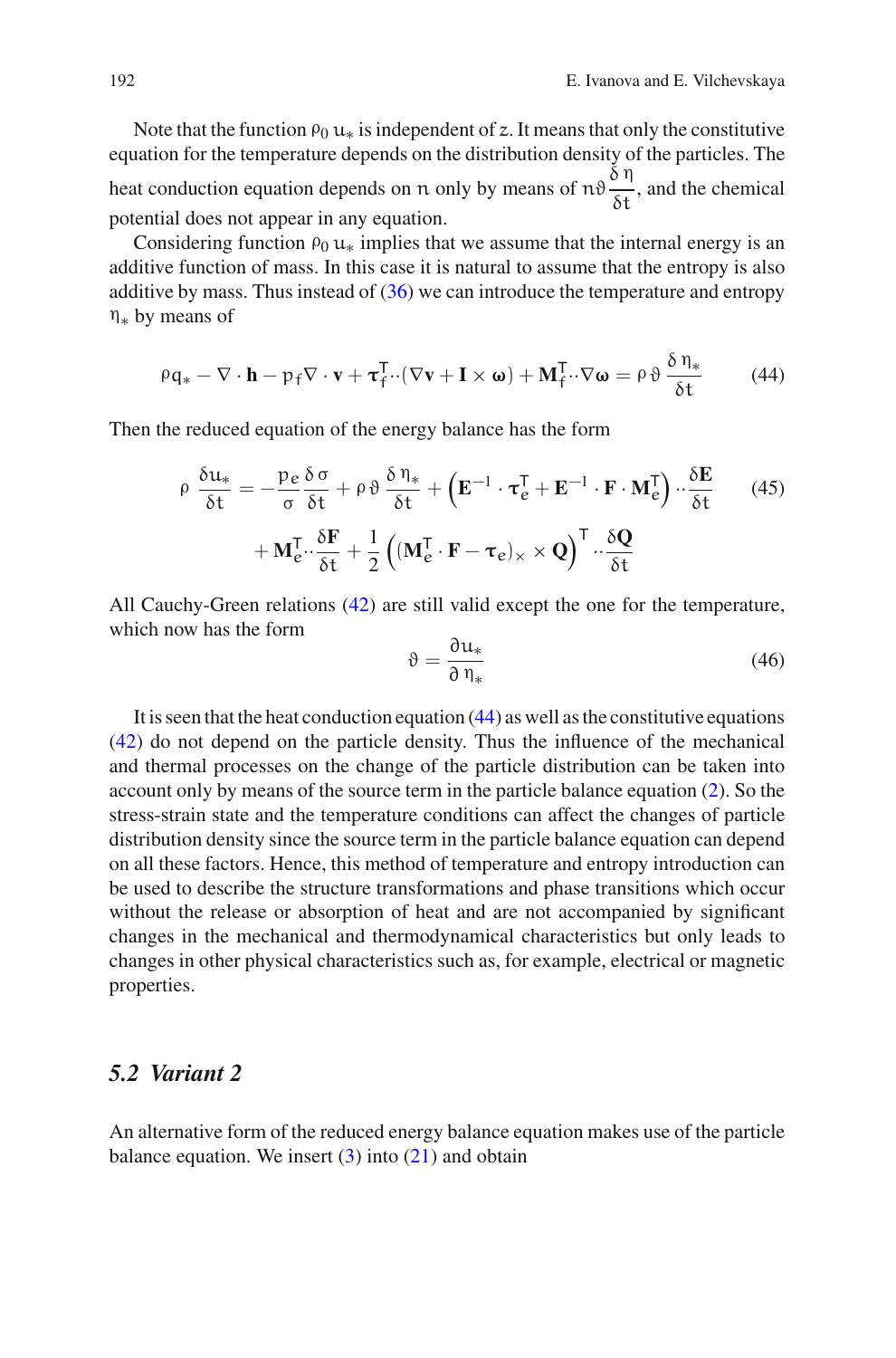<span id="page-14-0"></span>Description of Thermal and Micro-Structural Processes in Generalized Continua 193

$$
n\frac{\delta u}{\delta t} = -p_e \frac{\rho}{\rho_0} \frac{\delta \sigma}{\delta t} + \mathbf{f}_1^{\mathsf{T}} \cdot \frac{\delta \mathbf{E}}{\delta t} + \mathbf{M}_e^{\mathsf{T}} \cdot \frac{\delta \mathbf{F}}{\delta t} + \frac{1}{2} \mathbf{f}_2^{\mathsf{T}} \cdot \frac{\delta \mathbf{Q}}{\delta t} - \chi u - \nabla \cdot \mathbf{h} + nq - p_f \nabla \cdot \mathbf{v} + \tau_f^{\mathsf{T}} \cdot (\nabla \mathbf{v} + \mathbf{I} \times \boldsymbol{\omega}) + \mathbf{M}_f^{\mathsf{T}} \cdot \nabla \boldsymbol{\omega}
$$
(47)

<span id="page-14-1"></span>and as a result the source term in the particle balance equation  $\chi$  appears in the energy balance equation.

Now let us define the temperature and entropy by the equation

$$
-\chi u - \nabla \cdot \mathbf{h} + nq - p_f \nabla \cdot \mathbf{v} + \tau_f^T \cdot (\nabla \mathbf{v} + \mathbf{I} \times \boldsymbol{\omega}) + \mathbf{M}_f^T \cdot \nabla \boldsymbol{\omega} = n \vartheta \frac{\delta \eta}{\delta t} \quad (48)
$$

and investigate the consequences. This equation differs from [\(36\)](#page-11-0) only due to the term χu standing for the energy supply per unit time caused by the structural transitions of the medium. Then the reduced energy balance equation takes the form

$$
n\frac{\delta u}{\delta t} = -\frac{p_e}{\sigma} \frac{\delta \sigma}{\delta t} + (\mathbf{E}^{-1} \cdot \boldsymbol{\tau}_e^{\mathsf{T}} + \mathbf{E}^{-1} \cdot \mathbf{F} \cdot \mathbf{M}_e^{\mathsf{T}}) \cdot \frac{\delta \mathbf{E}}{\delta t} + \mathbf{M}_e^{\mathsf{T}} \cdot \frac{\delta \mathbf{F}}{\delta t} + \frac{1}{2} ((\mathbf{M}_e^{\mathsf{T}} \cdot \mathbf{F} - \boldsymbol{\tau}_e)_{\times} \times \mathbf{Q})^{\mathsf{T}} \cdot \frac{\delta \mathbf{Q}}{\delta t} + n\vartheta \frac{\delta \eta}{\delta t}
$$
(49)

Thus the internal energy is a function of the following independent arguments

$$
\mathbf{u} = \mathbf{u}(\sigma, \eta, \mathbf{E}, \mathbf{F}, \mathbf{Q}) \tag{50}
$$

and the Cauchy-Green relations are

$$
p_e = -n \sigma \frac{\partial u}{\partial \sigma}, \quad \theta = \frac{\partial u}{\partial \eta}, \quad \sigma \mathbf{M}_e = n \frac{\partial u}{\partial \mathbf{F}},
$$
  

$$
\tau_e = -n \frac{\partial u}{\partial \mathbf{E}} \cdot \mathbf{E}^\mathsf{T} - n \frac{\partial u}{\partial \mathbf{F}} \cdot \mathbf{F}^\mathsf{T}
$$
 (51)

The constraints for the internal energy u are the same as they were in Variant 1 for  $u_*$ .

Note that now the internal energy does not play role of the chemical potential as it was in Variant 1. At the same time the heat conduction equation [\(48\)](#page-14-1) has a term connected with particle distribution changes and this term depends on the internal energy. Thus, this method of introduction of temperature can be used to describe the structure transformations and phase transitions accompanied by the release or absorption of heat. Note that the first and second variants of derivation of the constitutive equations and the heat conduction equation are correct both in the case when the mass density and the particle distribution density are independent quantities and in the case when they are linearly related (i.e. when the source term in the particle balance equation is equal to zero).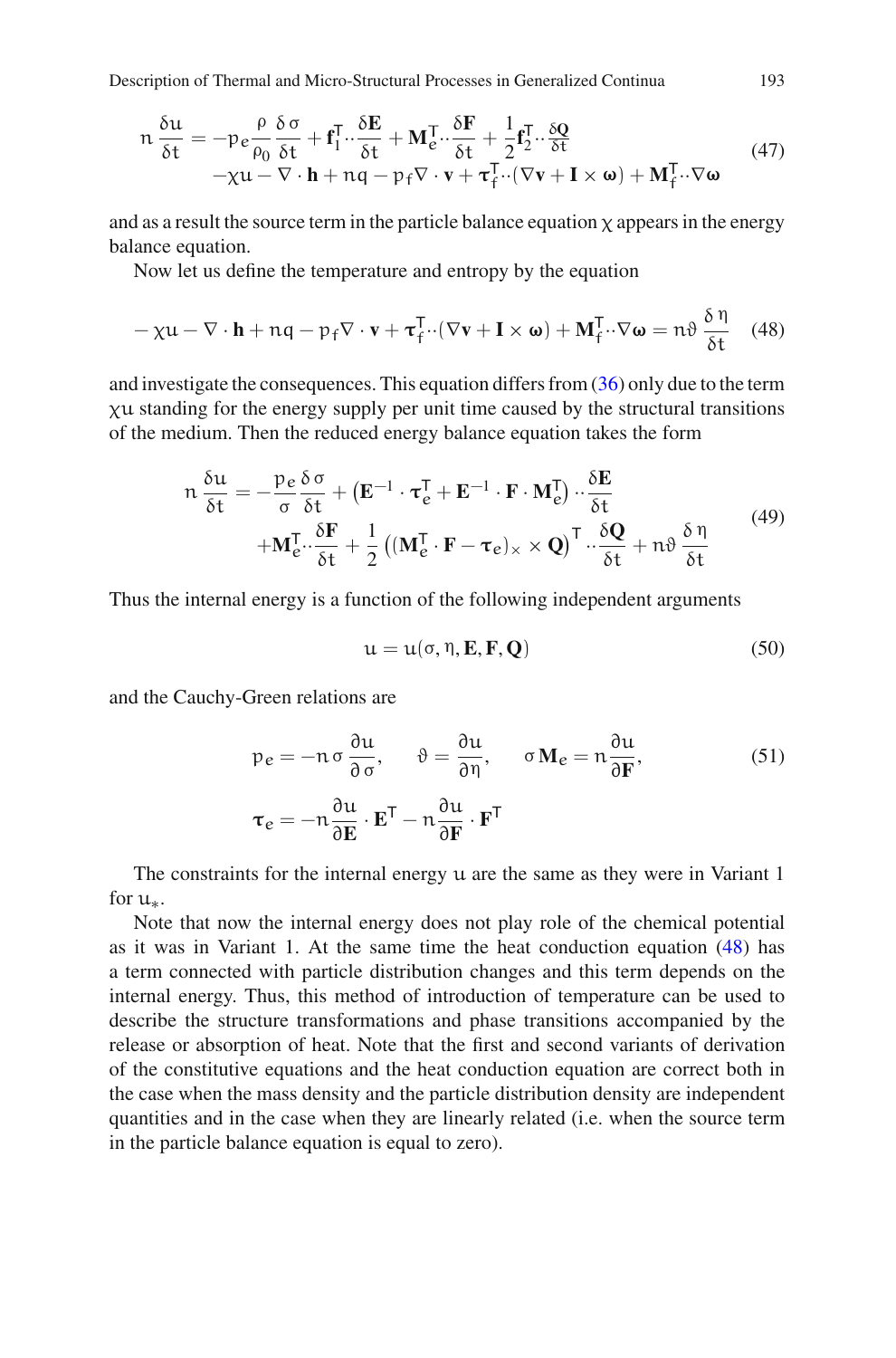## *5.3 Variant 3*

Let us assume that some part of the underlined terms in  $(21)$  is responsible for the change in the number of particles. Therefore, instead of Eq.  $(36)$  we will use a more general equation containing an additional term that accounts for structural transitions. We denote

<span id="page-15-0"></span>
$$
nq - \nabla \cdot \mathbf{h} - p_f \nabla \cdot \mathbf{v} + \tau_f^T \cdot (\nabla \mathbf{v} + \mathbf{I} \times \boldsymbol{\omega}) + \mathbf{M}_f^T \cdot \nabla \boldsymbol{\omega} = n \vartheta \frac{\delta \eta}{\delta t} + \psi \frac{\delta n}{\delta t} \quad (52)
$$

Analogous to the temperature and entropy, n and  $\psi$  appear in Eq. [\(52\)](#page-15-0) as the conjugate variables. Equation  $(52)$  is the combined equation of structural transitions (e.g., fragmentation) and heat conduction.

Substituting Eq.  $(52)$  into  $(21)$  after some transformation we obtain the reduced energy balance equation in the form

<span id="page-15-1"></span>
$$
\frac{\delta(n \, u)}{\delta t} = \frac{p_e + n \, u}{\rho} \frac{\delta \, \rho}{\delta t} + \mathbf{f}_1^{\mathsf{T}} \cdot \frac{\delta \mathbf{E}}{\delta t} + \mathbf{M}_e^{\mathsf{T}} \cdot \frac{\delta \mathbf{F}}{\delta t} + \frac{1}{2} \mathbf{f}_2^{\mathsf{T}} \cdot \frac{\delta \mathbf{Q}}{\delta t} + n \vartheta \frac{\delta \, \eta}{\delta t} + \psi \frac{\delta n}{\delta t}
$$
(53)

It is significant that such a form of the reduced energy balance equation is valid only if the mass density and the density of particle distribution are independent variables.

From Eq. [\(53\)](#page-15-1) there follow the Cauchy-Green relations

<span id="page-15-2"></span>
$$
p_e = \rho^2 \frac{\partial}{\partial \rho} \left( \frac{n u}{\rho} \right), \qquad \theta = \frac{1}{n} \frac{\partial (n u)}{\partial \eta}, \qquad \psi = \frac{\partial (n u)}{\partial n}, \qquad (54)
$$

$$
\mathbf{M}_e = \frac{\partial (n u)}{\partial \mathbf{F}}, \qquad \tau_e = -\frac{\partial (n u)}{\partial \mathbf{E}} \cdot \mathbf{E}^\mathsf{T} - \frac{\partial (n u)}{\partial \mathbf{F}} \cdot \mathbf{F}^\mathsf{T}
$$

From Eq. [\(54\)](#page-15-2)<sub>3</sub> it is seen that  $\psi$  is a chemical potential. Similar expressions to (54)<sub>3</sub> are given in the classical textbooks [\[15,](#page-17-24) [19,](#page-17-13) [20](#page-17-16), [23](#page-17-14)].

Note that Eq. [\(52\)](#page-15-0) characterizes only overall influence of the entropy and chemical potential on the internal energy. To clarify their roles in the considered processes it is necessary to split Eq.  $(52)$  into two equations: the heat conduction equation and the equation of structural transitions.

$$
\mathfrak{n}\vartheta\frac{\delta\,\eta}{\delta t} + Q = \mathfrak{n}q_1 - \nabla\cdot\mathbf{h}_1 - \mathfrak{p}_1\nabla\cdot\mathbf{v} + \boldsymbol{\tau}_f^{\mathsf{T}}\cdot(\nabla\mathbf{v} + \mathbf{I}\times\boldsymbol{\omega}) + \mathbf{M}_f^{\mathsf{T}}\cdot\nabla\boldsymbol{\omega},\quad(55)
$$

<span id="page-15-3"></span>
$$
\psi \frac{\delta \mathfrak{n}}{\delta t} - Q = \mathfrak{n} q_2 - \nabla \cdot \mathbf{h}_2 - p_2 \nabla \cdot \mathbf{v}
$$
\n(56)

Where the following decompositions are used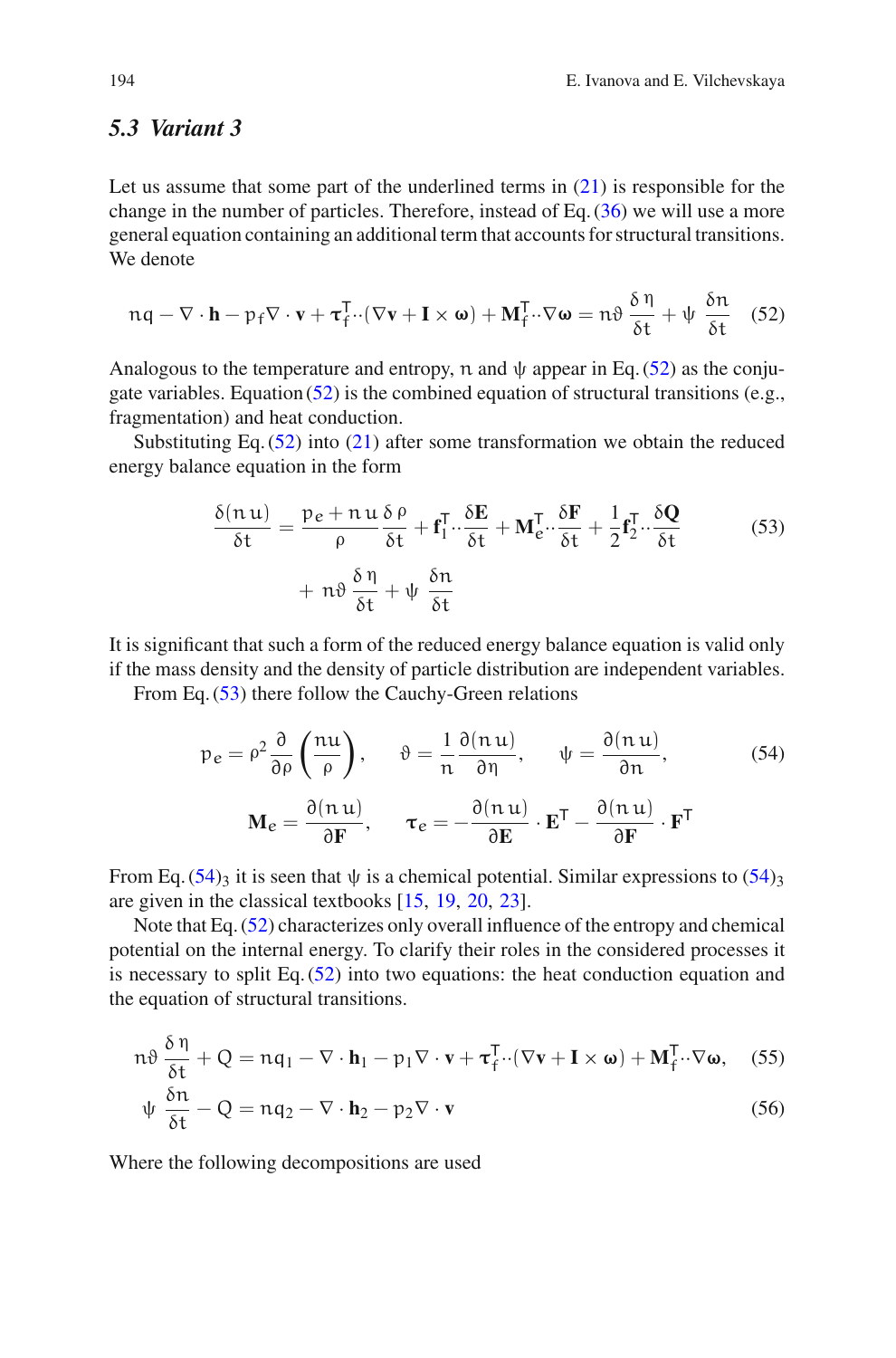$$
\mathbf{h} = \mathbf{h}_1 + \mathbf{h}_2, \qquad q = q_1 + q_2, \qquad p_f = p_1 + p_2 \tag{57}
$$

The equivalence of Eqs. [\(52\)](#page-15-0) and [\(55\)](#page-15-3) is determined by the presence of the undefined quantity Q characterizing the rate of energy exchange in the processes of the heat conductivity and the structural transitions.

The definition [\(55\)](#page-15-3) given above brings about a necessity to formulate constitutive equations for all new quantities:  $h_i$ ,  $q_i$ ,  $p_i$  (i = 1, 2) and Q. The following circumstances have to be taken into account. First, suppose that the expression for the internal energy u and the source term  $\chi$  are given. Then we have two equations for n and ψ—the particle balance equation, and Cauchy-Green relation relating these quantities. It means that the term  $\psi$ δn  $\frac{\partial u}{\partial t}$  in the equation of structural transformations is determined. Therefore the constitutive equations for  $h_2$ ,  $q_2$ ,  $p_2$  and Q can not be independent. Second, arbitrarily given constitutive equations for  $h_2$ ,  $q_2$ ,  $p_2$  and Q together with the equation of structural transitions and corresponding Cauchy-Green relation determines the quantities n and  $\psi$ . Then the particle balance equation allows us to determine the source term  $\chi$ . Finally a third variant exists. We can arbitrarily choose the constitutive equations for  $h_2$ ,  $q_2$ ,  $p_2$ , Q and  $\chi$ , but in this case there is no freedom in choosing internal energy.

Introduction of the chemical potential as an independent variable is necessary to describe the diffusion processes and chemical reactions as well as the structure transformations and phase transitions which are accompanied by the release or absorption of heat and occur at a constant temperature.

## <span id="page-16-0"></span>**6 Discussion**

The investigation carried out shows that the mass density and particle density can be considered as independent variables without the chemical potential introduction. In some cases the role of the chemical potential can be played by the internal energy or the source term in the particle balance equation. Of course there is no reason to say that there is no necessity for the chemical potential introduction in general. The preference of this or that approach is determined by specific features of the problems under consideration. For example, if experimental data allow us to formulate the constitutive equation for the quantity Q characterizing the rate of energy exchange in the processes of the heat conductivity and the structural transitions, then the third variant of unmeasurable parameters introduction looks more preferable. In the opposite case an approach based on smaller amount of the constitutive equations should be chosen. The first and the second approaches require only the source term  $\chi$  specification and do not impose any constraints on the internal energy definition. Thus they are easier in this sense, but of course a number of problems stays beyond the consideration.

Also it is important to lay stress on the fact that the equations of structural transitions and heat conduction  $(44)$ ,  $(48)$  and  $(52)$  define not only the entropy and chemical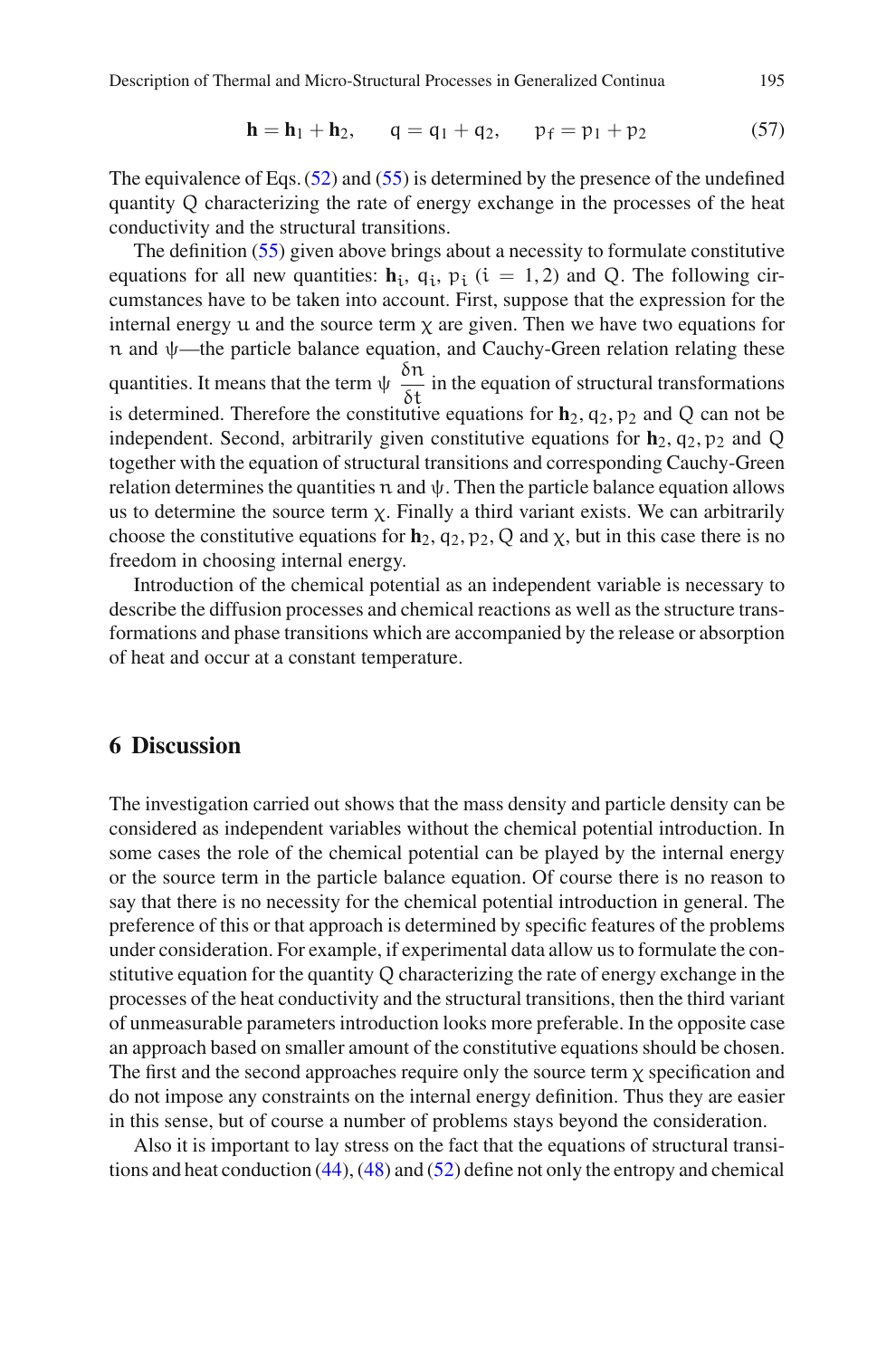potential but also the internal energy. Thus all these quantities should be introduced simultaneously.

## **References**

- <span id="page-17-12"></span>1. Altenbach, H., Naumenko, K., Zhilin, P.: A micro-polar theory for binary media with application to phase-transitional flow of fiber suspensions. Continuum Mech. Thermodyn. **15**(6), 539–570 (2003)
- <span id="page-17-22"></span>2. Baierlein, R.: The elusive chemical potential. Am. J. Phys. **69**(4), 423–434 (2001)
- <span id="page-17-17"></span>3. Boltzmann, L.: Zur Theorie der elastischen Nachwirkung. Kaiserl. Akad. Wiss. Wien. Math. Naturw. Kl. **70**(II), 275–306 (1874)
- <span id="page-17-7"></span>4. Capriz, G.: Continua with Microstructure. Springer, Berlin (1989)
- <span id="page-17-18"></span>5. Clausius, R.: On the motive power of heat and on the laws which can be deducted from it for the theory of heat (translated from German by Magie, W.F.). Dover, New York (1960)
- <span id="page-17-0"></span>6. Cosserat, E., Cosserat F.: Théorie des corps déformables. Hermann, Paris (1909)
- <span id="page-17-8"></span>7. Epstein, M., de Leon, M.: Geometrical theory of uniform Cosserat media. J. Geom. Phys. **26**, 127–170 (1998)
- <span id="page-17-1"></span>8. Ericksen, J.L., Truesdell, C.: Exact theory of stress and strain in rods and shells. Arch. Ration. Mech. Anal. **1**, 295–323 (1957)
- 9. Eringen, A.C.: Theory of Micropolar Elastisity. Academic Press, New York (1968)
- <span id="page-17-9"></span><span id="page-17-5"></span>10. Eringen, A.C.: Microcontinuum Field Theories. Springer, New York (1999)
- <span id="page-17-23"></span>11. Job, G., Herrmann, F.: Chemical potential—a quantity in search of recognition. Eur. J. Phys. **27**, 353–371 (2006)
- <span id="page-17-21"></span>12. Gibbs, J.W.: On the equilibrium of heterogeneous substances. Trans. Conn. Acad. Sci. **III**, 108–248 (1875)
- <span id="page-17-2"></span>13. Green, A.E., Rivlin, R.S.: Multipolar continuum mechanics. Arch. Ration. Mech. Anal. **17**, 113–147 (1964)
- <span id="page-17-6"></span>14. Kafadar, C.B., Eringen, A.C.: Micropolar media-I: the classical theory. Int. J. Eng. Sci. **9**, 271–305 (1971)
- <span id="page-17-24"></span>15. Kondepudi, D., Prigogine, I.: Modern thermodynamics. From Heat Engines to Dissipative Structures. Wiley, New York (1998)
- <span id="page-17-15"></span>16. Laurendeau, N.M.: Statistical Thermodynamics—Fundamentals and Applications. Cambridge University Press, New York (2005)
- <span id="page-17-19"></span>17. Maugin, G.A.: Thermomechanics of Nonlinear Irreversible Behaviors: An Introduction. World Scientific, Singapore, New York (1999)
- <span id="page-17-3"></span>18. Mindlin, R.D.: Micro-structure in linear elasticity. Arch. Ration. Mech. Anal. **16**, 51–78 (1964)
- <span id="page-17-13"></span>19. Müller, I.: A History of Thermodynamics: The Doctrine of Energy and Entropy. Springer, Berlin (2007)
- <span id="page-17-16"></span>20. Müller, I., Müller, W.H.: Fundamentals of thermodynamics and applications: with historical annotations and many citations from Avogadro to Zermelo. Springer, Berlin (2009)
- <span id="page-17-10"></span>21. Muschik, W., Papenfuss, C., Ehrentraut, H.: A sketch of continuum thermodynamics. J. Nonnewton. Fluid Mech. **96**, 255–290 (2001)
- <span id="page-17-20"></span>22. Nowacki, W.: Dynamic Problems of Thermoelasticity. Polish Scientific Publisher, Warszawa (1975)
- <span id="page-17-14"></span>23. Prigogine, I.: Introduction to Thermodynamics of Irreversible Processes. Charles C. Thomas Publishers, Springfield (1955)
- <span id="page-17-11"></span>24. Slawianowski, J.J.: Classical and quantized affine models of structured media. Meccanica **40**, 365–387 (2005)
- <span id="page-17-4"></span>25. Toupin, R.A.: Elastic materials with couple-stresses. Arch. Ration. Mech. Anal. **11**, 385–414 (1962)